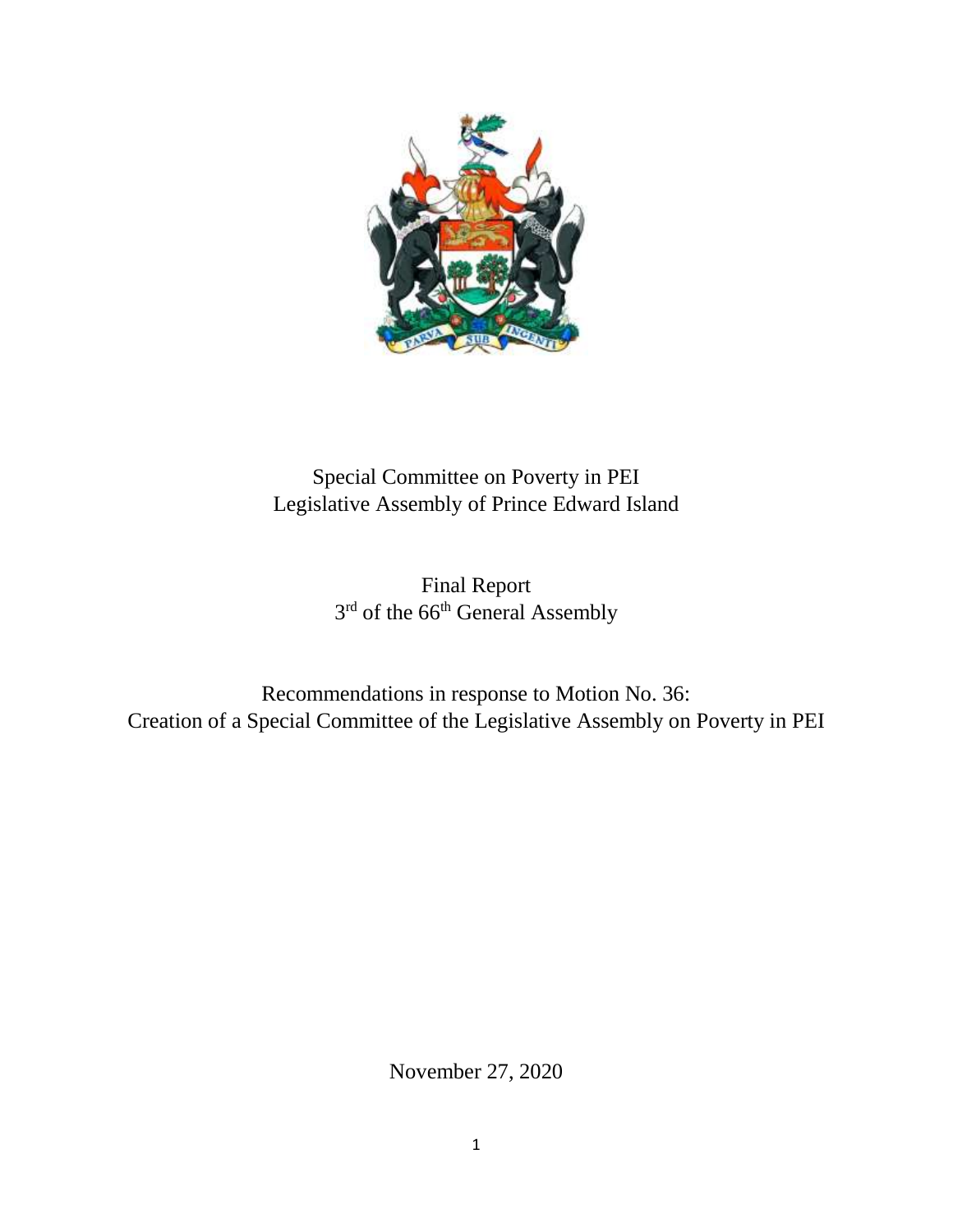Special Committee on Poverty in PEI Membership:

Trish Altass, Tyne Valley-Sherbrooke Chair

Hannah Bell, Charlottetown-Belvedere Sonny Gallant, Leader of the Third Party Hon. Ernie Hudson, Minister of Social Development and Housing Gordon McNeilly, Charlottetown-West Royalty Hon. Brad Trivers, Minister of Education and Lifelong Learning (as of June 2, 2020)

Hon. Natalie Jameson, Minister of Environment, Water and Climate Change (until June 2, 2020)

Substitute members:

Michele Beaton, Mermaid-Stratford Hon. Peter Bevan-Baker, Leader of the Opposition Cory Deagle, Montague-Kilmuir Ole Hammarlund, Charlottetown-Brighton Heath MacDonald, Cornwall-Meadowbank Sidney MacEwen, Morell-Donagh Robert Mitchell, former Member for Charlottetown-Winsloe

Staff:

Emily Doiron (Clerk Assistant – Journals, Committees and House Operations)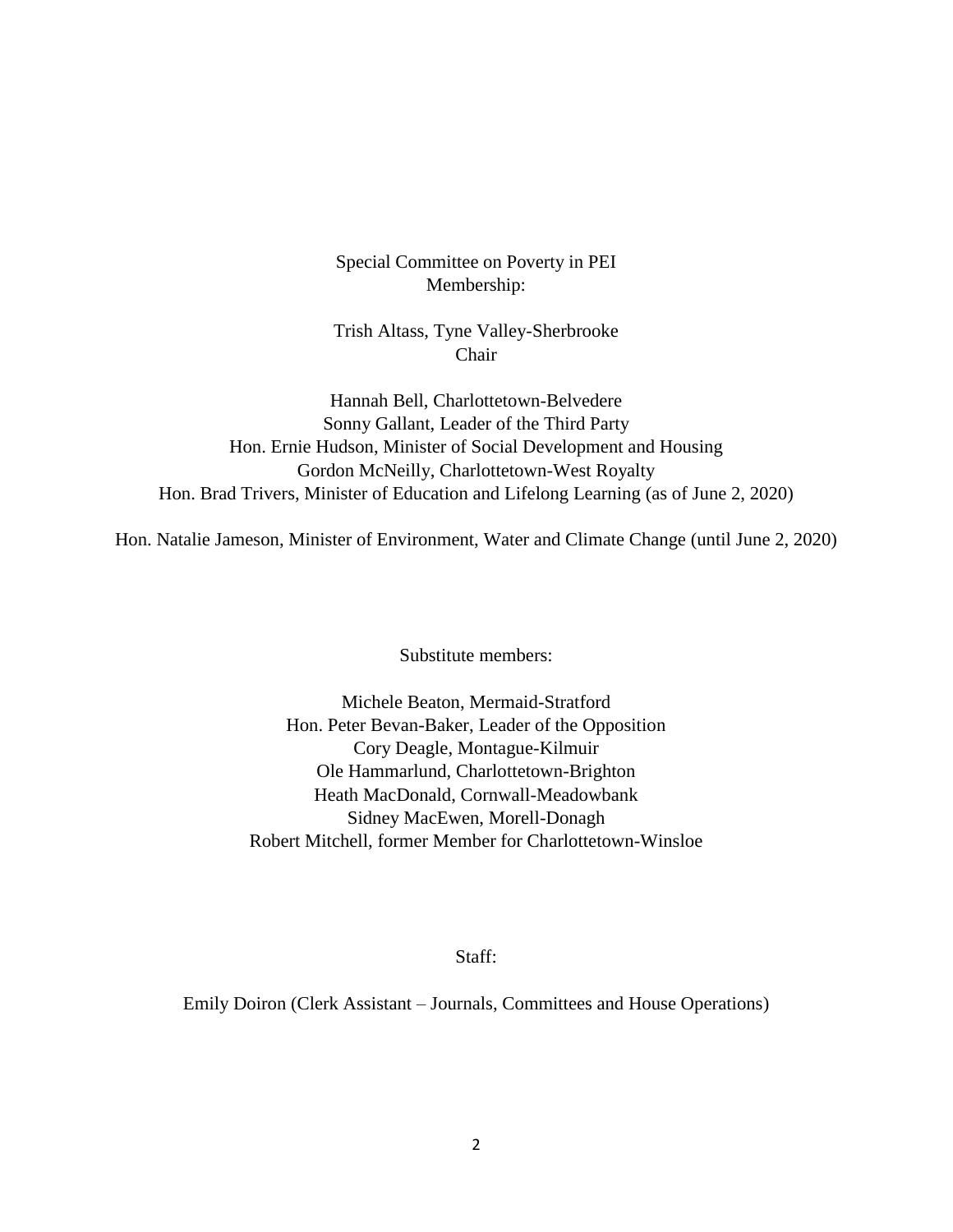**November 27, 2020**

Dear Mr. Speaker and Members of the Legislative Assembly Of Prince Edward Island,

I have the pleasure to present the final report of the Special Committee on Poverty in PEI. This committee was created by the passing of Motion No. 36 on July 11, 2020, and mandated the committee to report back to the Legislative Assembly with three specific goals, which were outlined in the last two operative clauses of Motion No. 36:

*THEREFORE BE IF FURTHER RESOLVED that the Committee report back to the Legislative Assembly within twelve months with recommendations to establish clear definitions and measures of poverty, and a living wage for Prince Edward Island;*

*THEREFORE BE IT FURTHER RESOLVED that the Committee report back to the Legislative Assembly within twelve months with fully costed recommendations regarding the creation of a Basic Income Guarantee pilot for Prince Edward Island.*

Over the course of the last 16 months, your committee heard from numerous subject-matter experts, individuals, community groups and government officials on poverty in Prince Edward Island. The Committee gratefully acknowledges and thanks those that took the time to present their views and recommendations to the committee. Additionally, your committee is pleased to present modeling for a basic income guarantee with research assistance provided by Mr. Harvey Stevens, of Winnipeg, Manitoba.

As Chair, I would like to express my appreciation to the members of the Special Committee on Poverty in PEI who participated in the process. They exhibited a great spirit of collaboration and sincerity when engaging in discussion and debate during the committee's work.

This report effectively concludes the work of the Special Committee on Poverty in PEI.

Respectfully submitted,

Trish Altass, Chair, Special Committee on Poverty in PEI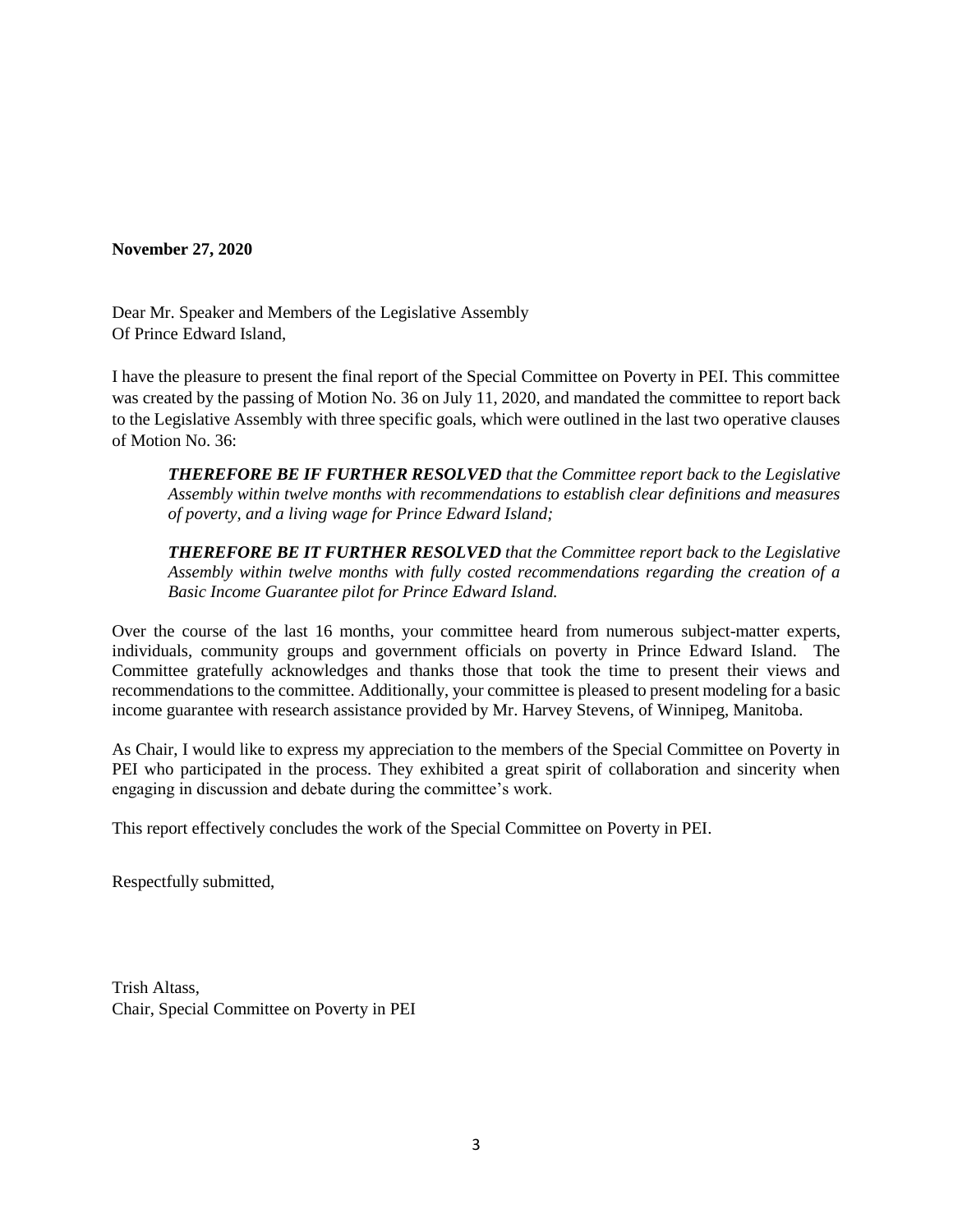# Table of Contents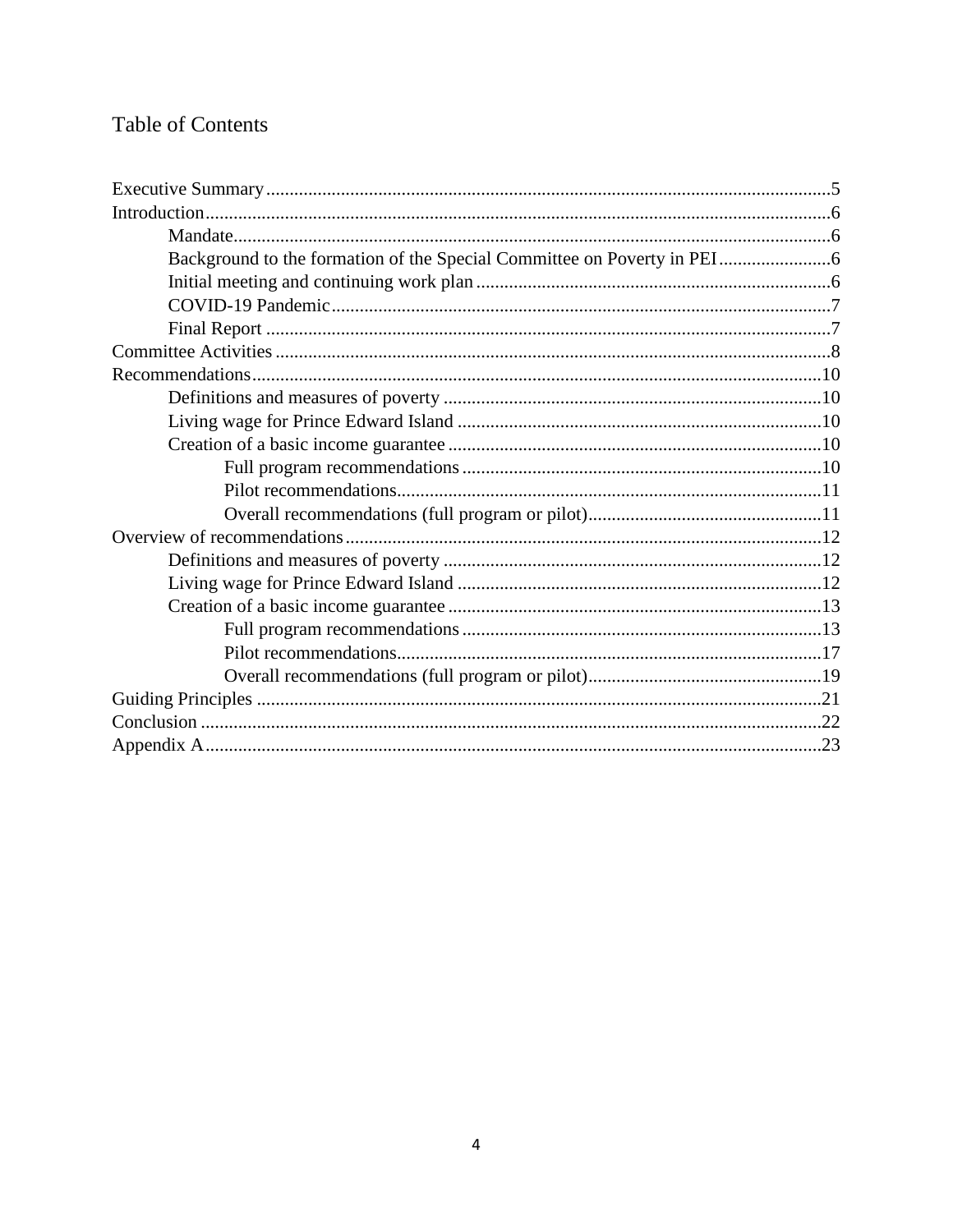# Executive Summary

The Special Committee on Poverty in PEI was directed by the Legislative Assembly in July 2019 to report to the House with recommendations on establishing clear definitions and measures of poverty, defining a living wage for Prince Edward Island, and reporting fully costed recommendations regarding the creation of a basic income guarantee pilot for Prince Edward Island. Trish Altass was duly elected as chair of the committee in September 2019.

The Special Committee on Poverty in PEI met with individuals, community groups, government officials and subject-matter experts over the course of a seven month period (September 2019 to March 2020). The committee directed witnesses to make presentations on the three goals of the committee as outlined in the mandate. The committee relied greatly on their comments, suggestions, and opinions when drafting the proposed recommendations contained in this report.

As a result of its public consultations, the Special Committee on Poverty in PEI has made a series of recommendations which would aid in the eradication of poverty in this province.

The Special Committee on Poverty in PEI contracted Mr. Harvey Stevens to assist with design and costing of the modelling for a full basic income guarantee program and pilot. Mr. Stevens is a Canadian expert in the field of basic income. Appendix A outlines Mr. Stevens' biography and the program used to do the costmodelling for the committee.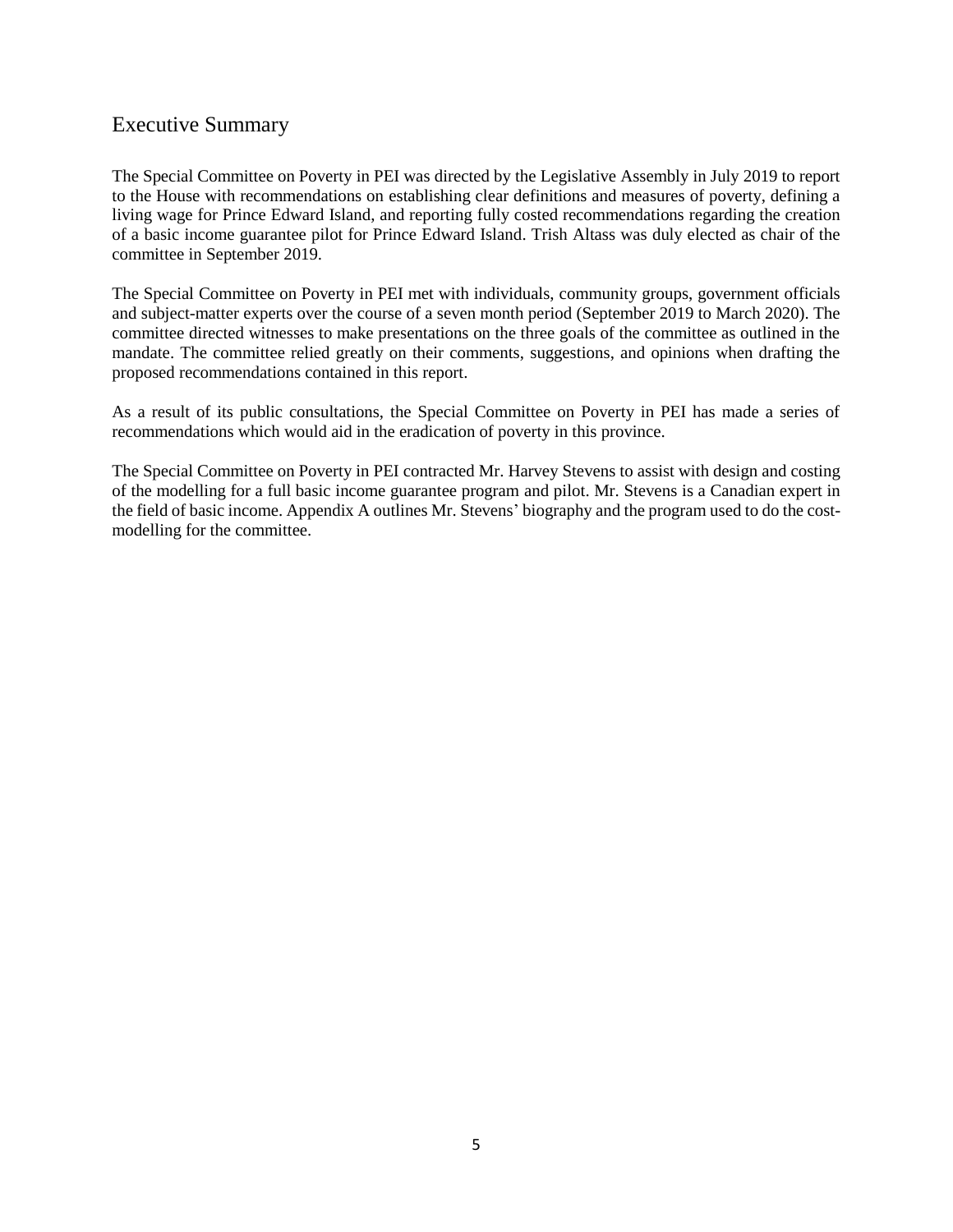# Introduction

## **Mandate**

On July 11, 2019, the following motion (No. 36) was debated and carried unanimously in the Legislative Assembly of Prince Edward Island:

**WHEREAS** poverty is the primary social determinant of health;

**AND WHEREAS** poverty is a complex issue and requires bold and creative approaches to understand and address the real causes and consequences of poverty in Prince Edward Island;

**AND WHEREAS** there is a need to establish clear definitions and measures of poverty in PEI, so as to set appropriate legislative and policy targets;

**AND WHEREAS** there is significant expertise available from community organizations that have studied this issue and can provide invaluable insights, analysis and data;

**THEREFORE, BE IT RESOLVED** that a Special Committee of the Legislative Assembly, consisting of two representatives to be named by the Premier; two to be named by the Leader of the Opposition; and two to be named by the Leader of the Third Party, be created to consult with members of the public and community groups across the province;

**THEREFORE BE IF FURTHER RESOLVED** that the Committee report back to the Legislative Assembly within twelve months with recommendations to establish clear definitions and measures of poverty, and a living wage for Prince Edward Island;

**THEREFORE BE IT FURTHER RESOLVED** that the Committee report back to the Legislative Assembly within twelve months with fully costed recommendations regarding the creation of a Basic Income Guarantee pilot for Prince Edward Island.

#### **Background to the formation of the Special Committee on Poverty in PEI**

The motion for the creation of a Special Committee on Poverty in PEI was moved by Hannah Bell (Charlottetown-Belvedere) and seconded by Hon. Peter Bevan-Baker (Leader of the Official Opposition). During opening remarks on the debate of the motion, it was noted that it is a cross-party motion negotiated with government, official opposition and the third party that tasked the new committee with defining measures of poverty, defining a living wage for PEI and tasked to create a basic income guarantee pilot project.

Over the course of debate, Hon. Ernie Hudson (Social Development and Housing) moved that the words "fully costed" be added to the last operative clause of the Motion, which was carried unanimously and resolved accordingly.

#### **Initial meeting and continuing work plan**

At the committee's first meeting, Trish Altass was duly elected as the Chair of the committee.

Your committee set out on establishing its preliminary work plan, which included reaching out to former Senator, the Honourable Hugh Segal, the PEI Working Group for a Livable Income, Dr. Evelyn Forget, Maytree, the Poverty Reduction Council, and Mr. Harvey Stevens.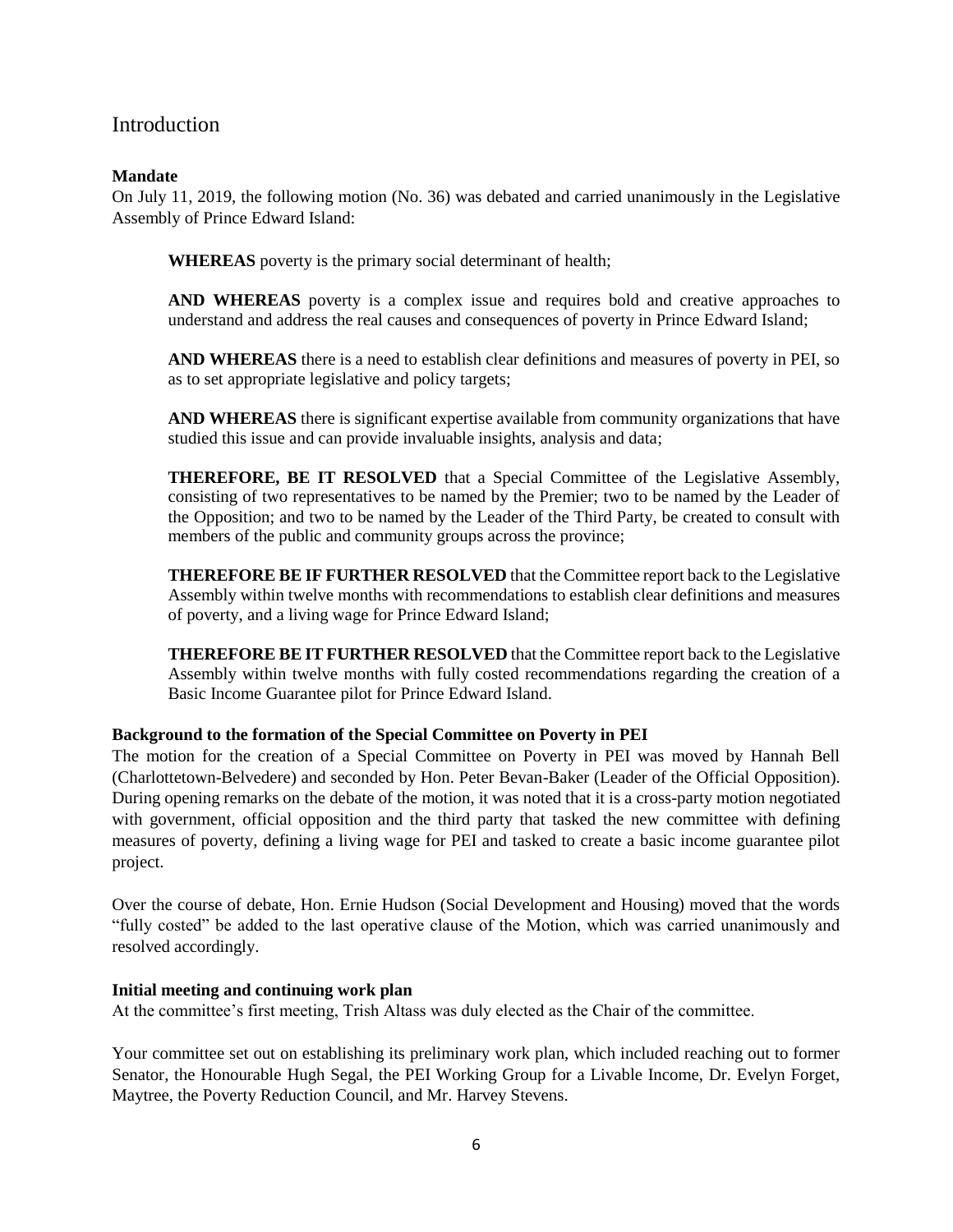Your committee also began gathering a list of community groups in the province who work closely with those living in poverty; their participation over the course of the committee's work was valuable and insightful.

The committee also agreed that all correspondence to invited guests include the three goals of the committee as outlined in the mandate: establishing clear definitions and measures of poverty; establishing a living wage; and reporting fully costed recommendations regarding the creation of a basic income guarantee pilot for Prince Edward Island.

Given the specific committee mandate, your committee agreed to meet with various subject-matter experts across the country. This committee was the first to meet with a presenter via video-conferencing on October 25, 2019. The meeting was a success, and since then, other committees have utilized this technology to meet with witnesses located in other jurisdictions.

The list of presenters grew over the course of its public meetings, and in the end, your committee heard from 32 individuals over the course of its seven month public consultation process, between September 2019 and March 2020. The committee heard from a wide variety of sources, including individuals, community groups, government officials and subject-matter experts in the fields of basic income guarantees and living wage.

## **COVID-19 Pandemic**

The last public meeting of this committee was held on March 13, 2020. Three days later on March 16, 2020, a state of public health emergency was declared in the province of Prince Edward Island as a result of the COVID-19 pandemic. Given the uncertainty at the time, the two remaining meetings of the Special Committee on Poverty in PEI were cancelled.

The Legislative Assembly of Prince Edward Island was able to meet on May 26, 2020, with many newly implemented public health measures to protect against the COVID-19 pandemic, including: physical distancing in the Chamber, plexi-glass barriers installed when physical distancing is not possible, moving to electronic distribution of documents where possible, and additional cleaning and sanitization of common areas.

At that time, the committee continued to meet to discuss its next report to the Legislative Assembly. As noted in the original motion, the committee was tasked with returning a final report to the House within twelve months. Due to delays relating to the pandemic, the committee sought, and received, permission of the House for a four month extension until November 2020.

# **Final Report**

Your committee is pleased to present its final report to the Legislative Assembly for its consideration.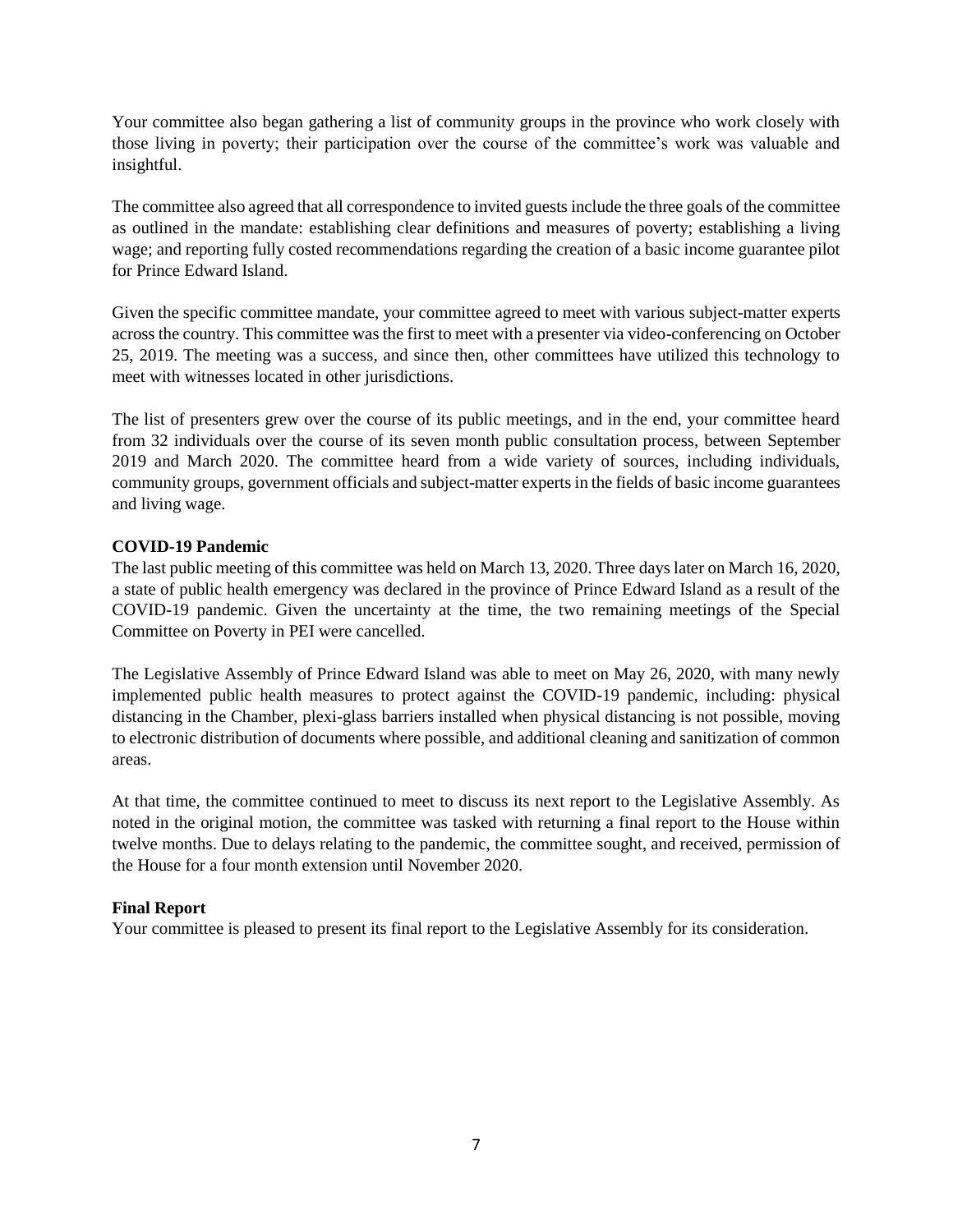# Committee Activities

Over the course of seven months (September 2019 – March 2020), your committee held **15** public meetings, and meet with **32** individuals, some presenting their own views and others on behalf of community groups or government organizations.

Since last report in July 2020, your committee has meet **5** times in camera to consider this final report to the Legislative Assembly. In total, your committee met **24** times in 2019 and 2020.

On **September 5, 2019** your committee met to elect a chair and to consider its work plan.

On **September 19, 2019**, your committee met with representatives of the PEI Working Group for a Livable Income, Jane Ledwell and Anne Wheatley.

On **October 3, 2019**, your committee met with former Senator, the Honourable Hugh Segal.

On **October 25, 2019**, your committee met with Dr. Evelyn Forget in the morning and Mr. Michael Mendelson of Maytree in the afternoon, both by video-conference. As mentioned in the introduction, this was the first time a committee of the Legislative Assembly met with a presenter via video-conference for a public meeting.

On **October 31, 2019**, your committee met with representatives of the PEI Poverty Reduction Council: Deborah Bradley, Assistant Deputy Minister for the Department of Social Development and Housing, and Andrea MacDonald, Executive Director for the United Way PEI.

On **November 1, 2019**, your committee met with several community groups, including: Marcia Carroll, Executive Director for the PEI Council for People with Disabilities; representatives of the Adventure Group, Roxanne Carter-Thompson, Executive Director, and Alyse Rossiter; and, representatives of the Bedford-MacDonald House, Major Tim Leslie and Michael Redmond.

On **November 8, 2019**, your committee met with Mr. Harvey Stevens by video-conference.

On **November 13, 2019**, and **November 20, 2019**, your committee met *in camera* to discuss its first report to the Legislative Assembly.

On **November 27, 2019**, your committee presented its first report to the Legislative Assembly.

On **January 9, 2020**, your committee met with representatives of the Mi'kmaq Confederacy of PEI, Chief Darlene Bernard and Don MacKenzie, Executive Director.

On **January 22, 2020**, your committee met with representatives of the Native Council of PEI, Chief Lisa Cooper and Matthew MacDonald, policy analyst. Your committee also met with Mike MacDonald, Executive Director of the Upper Room Hospitality Ministry

On **January 29, 2020**, your committee had a meeting scheduled with representatives from the Hamilton Roundtable on Poverty Reduction; there was a video-conferencing issue and the meeting was rescheduled for a later date. The committee also met *in camera* to discuss its report.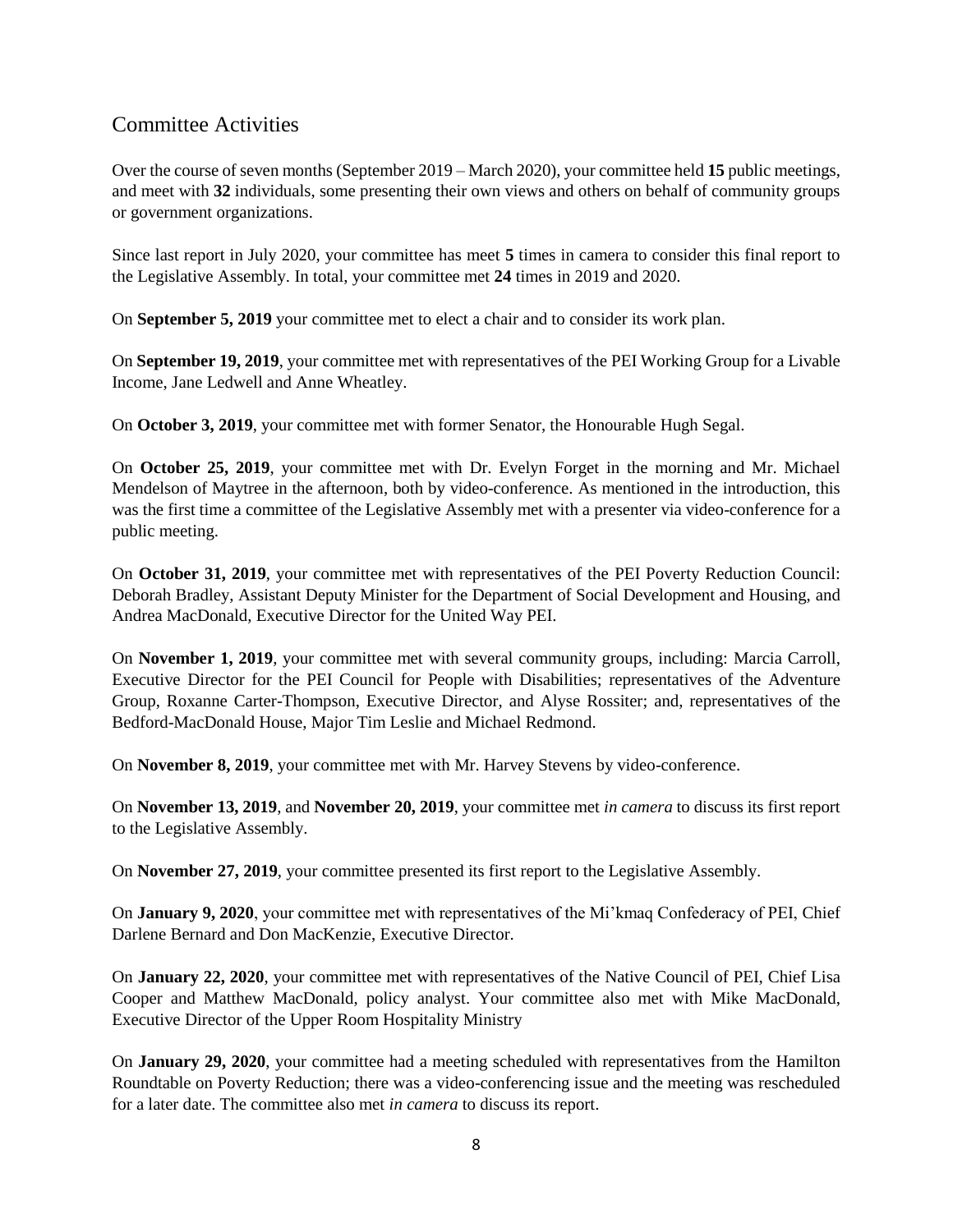On **February 12, 2020**, your committee met with representatives of the Department of Social Development and Housing: David Keedwell Deputy Minister of the Department of Social Development and Housing; Karen McCaffrey, Director of Social Programs; and Pat MacDonald, Manager of Social Supports.

On **February 18, 2020**, your committee met with representatives of the Hamilton Roundtable on Poverty Reduction (Tom Cooper, Laura Cattari, and Dr. Tom McDowell) by video-conference.

On **February 26, 2020**, your committee met with Kelly MacWilliams on behalf of the Canadian Association of Social Workers and Bruce Davison on behalf of the PEI Association of Social Workers. Your committee also met with representatives of the Canadian Union of Public Employees: Leonard Gallant, President, and Aditya Rao, Human Rights Representative.

On **March 4, 2020**, your committee met with a representative of the Department of Finance, Nigel Burns, Director of Economics, Statistics & Federal Fiscal Relations.

On **March 13, 2020**, your committee met with representatives of the MacKillop Centre for Social Justice, Mary Boyd and Carl Pursey. Your committee also met with Dr. Christine Saulnier on behalf of the Canadian Centre for Policy Alternatives.

As a result of the COVID-19 pandemic, meetings originally scheduled for March 18, 2020 and March 25, 2020 were cancelled.

On **June 10, 2020,** and **June 24, 2020**, your committee met *in camera* to discuss its second report to the Legislative Assembly.

On **July 8, 20120**, your committee presented its second report to the Legislative Assembly

On **September 9, 2020**, your committee met in camera to begin discussions on its final report to the Legislative Assembly.

On **October 21, 2020**, and **November 4, 2020**, your committee met with Harvey Stevens by videoconference to discuss details of the committee's recommendation on design and costing for a basic income guarantee program and pilot.

On **November 12, 2020**, and **November 25, 2020**, your committee met *in camera* to discuss its final report to the Legislative Assembly.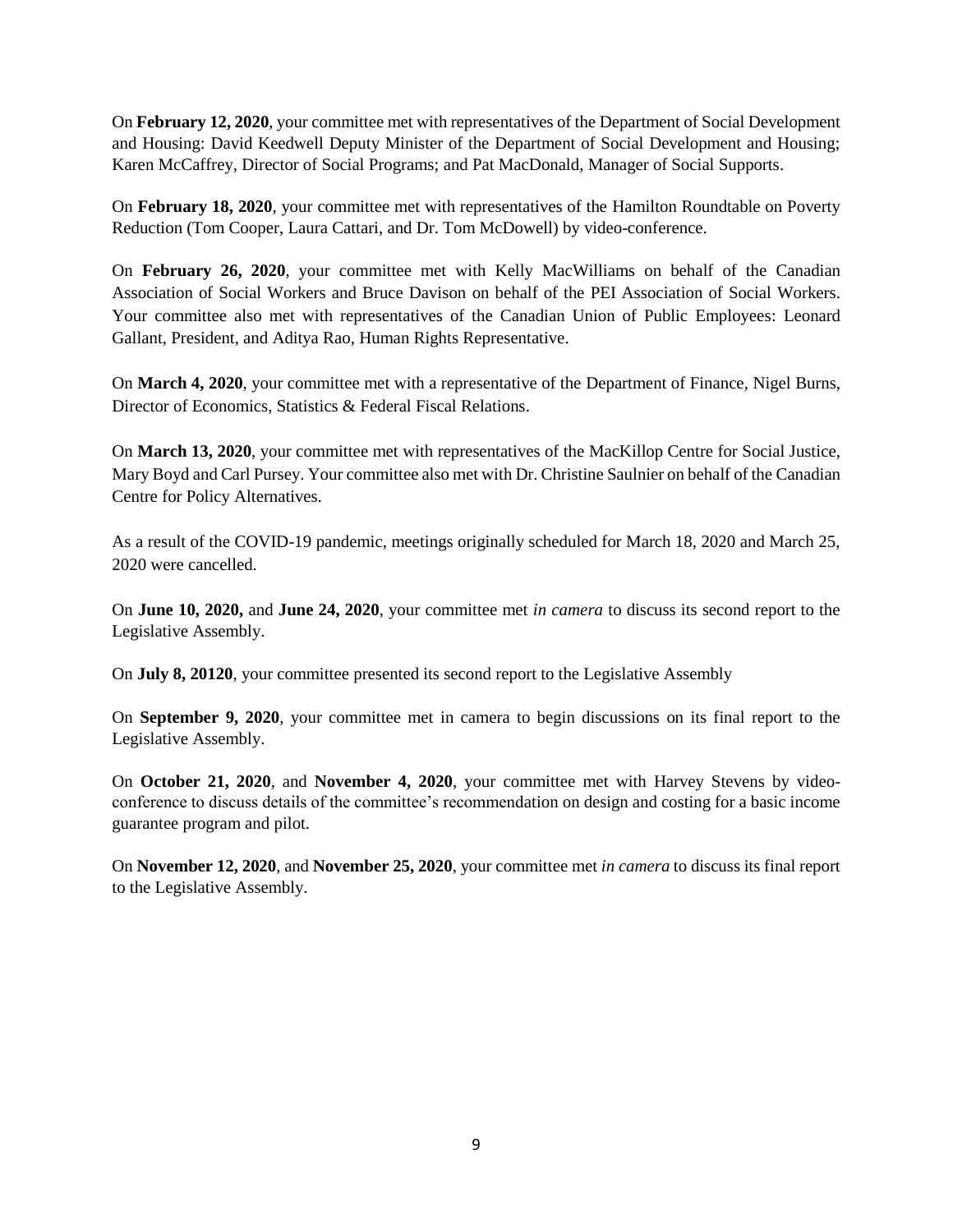# Recommendations

After due consideration and discussion, the Special Committee on Poverty in PEI respectfully submits to the Legislative Assembly its finding and the resulting recommendations for its consideration. A further detailed overview of these recommendations can be found on page 12.

To the Legislative Assembly, your committee recommends:

### **Definitions and measures of poverty**

**1) That the Government of Prince Edward Island adopt the "market-basket measure" as its official measure of poverty when making changes to legislation, regulations and policy. The market-basket measure is calculated by Statistics Canada, based on regions and updated regularly.**

## **Living wage for Prince Edward Island**

- **2) That the Government of Prince Edward Island consider researching ways in which it can support other areas of the province in determining a living wage (On November 2, 2020, the Canadian Centre for Policy Alternatives released a new report, "Charlottetown Living Wage 2020", authored by Dr. Christine Saulnier, which recommends a living wage of \$19.30 earned per hour.).**
- **3) That the Government of Prince Edward Island consider researching ways in which it may increase financial supports for basic needs for individuals and families, and that may result in a lower necessary living wage across the province.**

#### **Creation of a basic income guarantee**

*Full program recommendations*

- **4) That the Government of Prince Edward Island begin immediate negotiations with the Government of Canada for the development and implementation of a basic income guarantee program for Prince Edward Island.**
- **5) That the Government of Prince Edward Island begin immediate negotiations with the Government of Canada to ensure that all federal transfer payments that support provincially funded services and programs remain in place, regardless of any initiatives on a basic income guarantee that are implemented by the Government of Prince Edward Island.**
- **6) That the Government of Prince Edward Island considers the following design for the implementation of a Basic Income Guarantee Program: where the guarantee is a fixed percentage of the most current market-basket measure threshold, and that the guarantee is fixed at a minimum 85% of the threshold with a 50% benefit reduction rate (BRR), and that the program is available to all adult residents of the province, aged 18 years and above and includes seniors.**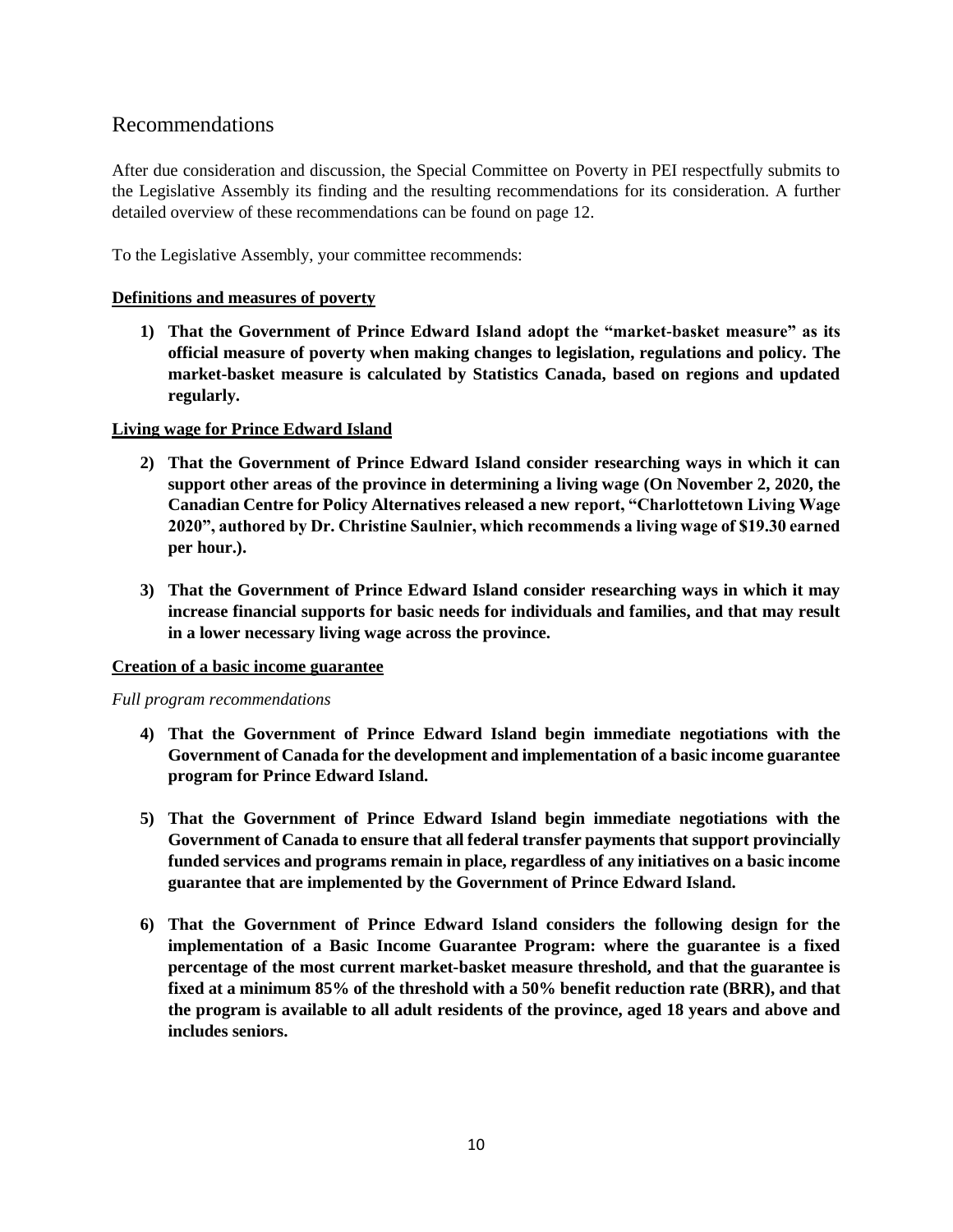**7) That the Government of Prince Edward Island, with the implementation of a full basic income guarantee program, ultimately eliminates social assistance; however, commits to maintaining all other social programs and services that support people with low income, regardless of the implementation of any basic income guarantee in the province.** 

#### *Pilot recommendations*

- **8) That in the event that the federal government is not supportive of a full program, the Government of Prince Edward Island initiate the development and implementation of a Basic Income Guarantee Pilot for Prince Edward Island.**
- **9) That the Government of Prince Edward Island considers the following design for the implementation of a Basic Income Guarantee Pilot: where the guarantee is a fixed percentage of the most current market-basket measure threshold, and that the guarantee is fixed at a minimum 85% of the threshold with a 50% benefit reduction rate, and that the program is available to all adult residents of the province, aged 18 years and above and includes seniors.**
- **10) That the Government of Prince Edward Island enroll a minimum of 3,000 recipients in a pilot project to allow for a statistically significant sample size.**
- **11) That the Government of Prince Edward Island use a selection process for the pilot that is randomized based on tax returns on the previous year, where participants are automatically defined as eligible or not eligible.**
- **12) That the Government of Prince Edward Island administer the proposed pilot for at least 3 years and that an arms-length, third-party agency is entrusted with the responsibility of monitoring, measuring and evaluating the pilot project.**

#### *Overall recommendations (full program or pilot)*

- **13) That the Government of Prince Edward Island begin a legislative scan of all Prince Edward Island statutes that may require amendments to ensure that a basic income guarantee program or pilot can be successful, including changes to statutes that may be necessary in order to ensure accurate collection of data is possible to measure the success of the program or pilot.**
- **14) That the Government of Prince Edward Island implement additional promotion and supports to encourage and aid islanders in filing income tax returns and to apply and update Health cards to ensure their participation in the program or pilot.**
- **15) That the Government of Prince Edward Island ensure cross-departmental data is collected to appropriately study the effects of the program or pilot.**
- **16) That the Government of Prince Edward Island adopt the Special Committee's "Guiding Principles for a Basic Income Guarantee for Prince Edward Island" as the basis of their work in relation to any program or pilot that is implemented in the province.**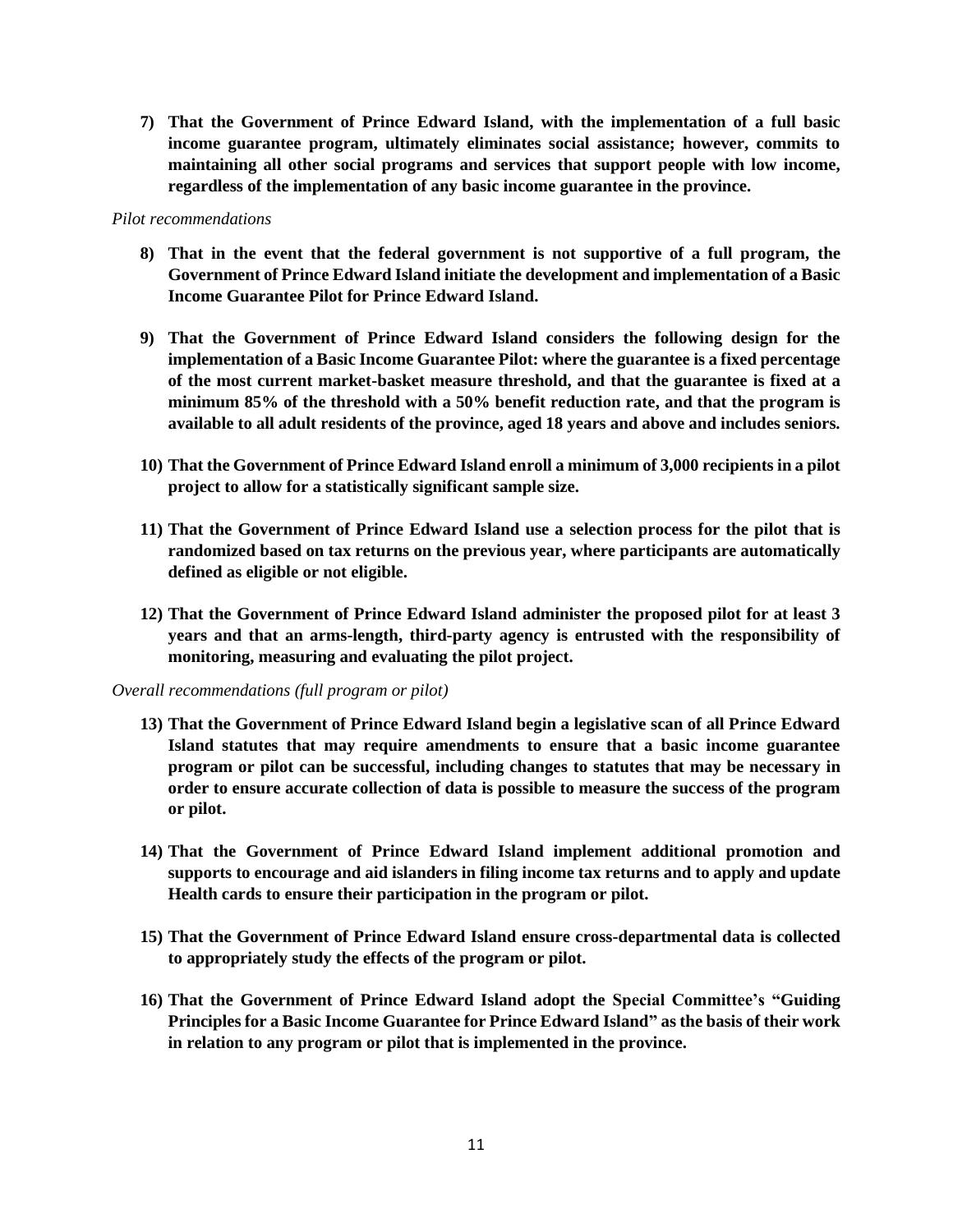# Overview of Recommendations

## **Definitions and measures of poverty**

**1) That the Government of Prince Edward Island adopt the "market-basket measure" as its official measure of poverty when making changes to legislation, regulations and policy. The market-basket measure is calculated by Statistics Canada, based on regions and updated regularly.**

This recommendation was in the committee's last report presented in the House in July 2020. It is a measure of poverty based on region, and measures the cost of basic necessities. Currently, there are three calculations for the market-basket measures in Prince Edward Island: Charlottetown, PEI population under 30,000 and PEI, rural, as outlined on the Statistics Canada website: "Market Basket Measure (MBM) thresholds for the reference family by Market Basket Measure region, component and base year" [\(https://www150.statcan.gc.ca/t1/tbl1/en/tv.action?pid=1110006601\)](https://www150.statcan.gc.ca/t1/tbl1/en/tv.action?pid=1110006601).

As described on the Statistics Canada website: "An update on the Market Basket Measure comprehensive review": "The Market Basket Measure (MBM) of low income develops thresholds of poverty based upon the cost of a basket of food, clothing, shelter, transportation, and other items for individuals and families representing a modest, basic standard of living" (https://www150.statcan.gc.ca/n1/pub/75f0002m/75f0002m2019009-eng.htm).

Additionally, the market-basket measure serves as the baseline for the Special Committee on Poverty in PEI's recommendations regarding the basic income guarantee.

## **Living wage for Prince Edward Island**

On November 2, 2020, the Canadian Centre for Policy Alternatives released a new report, "Charlottetown Living Wage 2020", authored by Dr. Christine Saulnier, which recommends a living wage of \$19.30 earned per hour. The report outlines how the living wage is calculated.

Your committee would like to clarify the difference between a living wage and a minimum wage.

Minimum wage is defined in the *Employment Standards Act*, section 1.(j) as "the amount of wages fixed by order of the board [Employment Standards Board] pursuant to section 5 that applies to the employee." It is the legal minimum wage that an employer can pay the employee.

A living wage as defined in the "Charlottetown Living Wage 2020" by Dr. Christine Saulnier is: "The hourly living wage is the rate at which a household can meet its basic needs once government transfers have been added to the family's income and deductions have been subtracted" (page 5). The calculations include the cost of necessities for the region and determines the wage needed to be earned in order to secure those necessities.

**2) That the Government of Prince Edward Island consider researching ways in which it can support other areas of the province in determining a living wage (On November 2, 2020, the Canadian Centre for Policy Alternatives released a new report, "Charlottetown Living Wage 2020", authored by Dr. Christine Saulnier, which recommends a living wage of \$19.30 earned per hour.).**

In relation to the market-basket measure, your committee notes that there are three calculations for the province: Charlottetown, PEI population under 30,000 and PEI, rural. As the work has been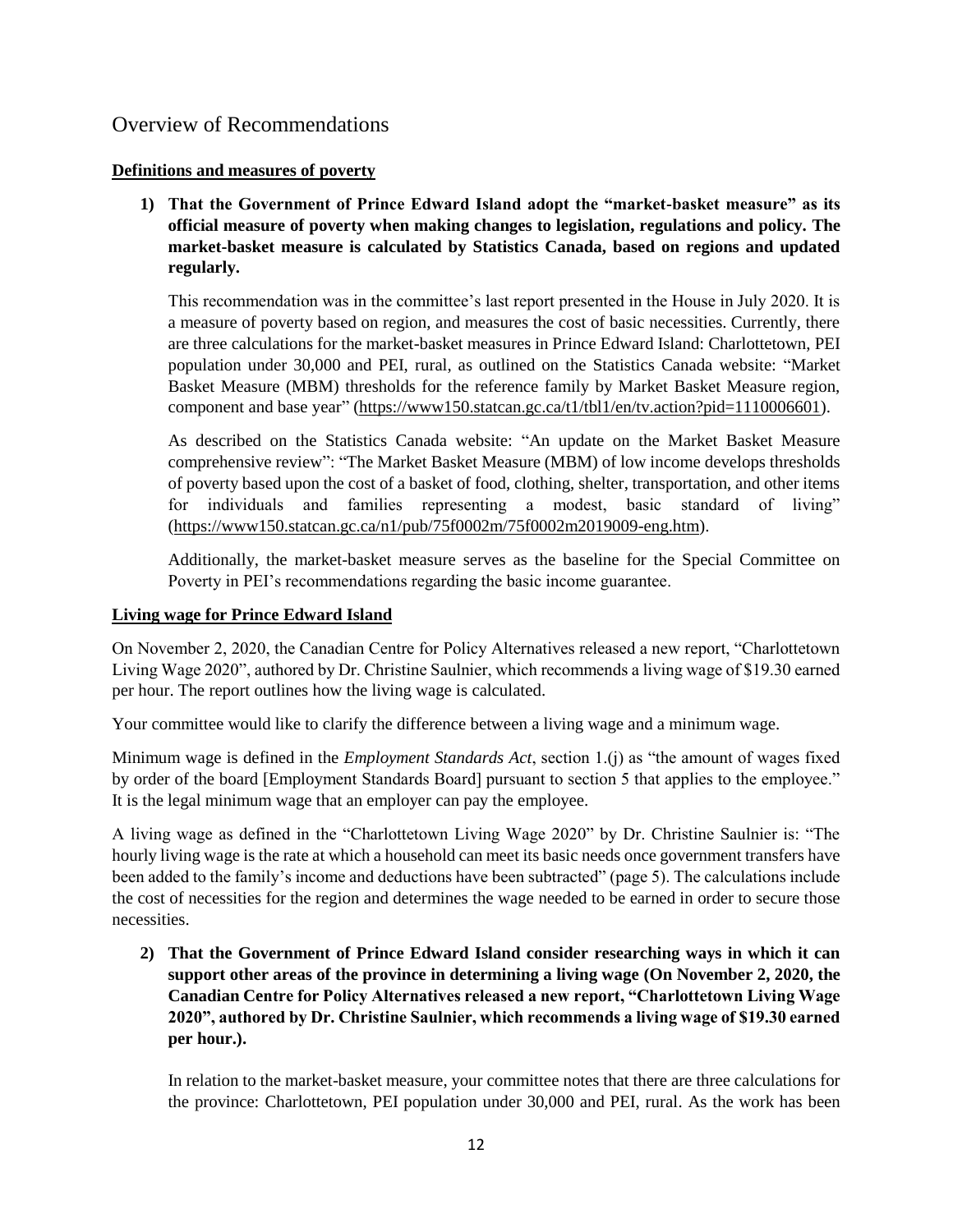completed on a living wage for Charlottetown, your committee would like to encourage government to support other areas of the province in determining a living wage. While the marketbasket measure and a living wage are different measures, your committee suggests that government prioritize the areas as outlined in the market-basket measure: PEI population under 30,000 and PEI rural.

# **3) That the Government of Prince Edward Island consider researching ways in which it may increase financial supports for basic needs for individuals and families, and that may result in a lower necessary living wage across the province.**

In the living wage calculations, there is a list of household expenses including: food, clothing, shelter, transportation, child care, private health insurance, emergency, education, household expenses, and social inclusion. Your committee would like to encourage government to research ways in which they can assist islanders with those costs. The higher the cost for items, the higher the calculation will be for the living wage. There may be some areas in which government can provide additional supports that could result in a lower necessary living wage; some examples might be additional support in relation to child care and housing, or a larger public transportation system that could decrease transportation costs.

#### **Creation of a basic income guarantee**

#### *Full program recommendations*

Your committee had much discussion regarding this set of recommendations to the Legislative Assembly. The mandate of the committee includes that the committee return a report to the House with fully costed recommendations regarding the creation of a basic income guarantee pilot for Prince Edward Island; however, throughout the public consultations, your committee heard time and again from presenters the risks and dangers associated with a pilot project.

One of the main arguments your committee heard against a pilot project is that if the project is not renewed, or even cut during the middle of the project, then people with low income are left in a potentially vulnerable place, even more so than before the start of the project. In particular, from the January 9, 2020 meeting the with Mi'kmaq Confederacy, Chief Darlene Bernard offered the following comments: "One of the things with me is that if we're going to do that kind of work then we have to make sure that we have supports in place that we're not going to create an expectation where people are going to be able to start building up to something and then all of a sudden it's taken away and we crash." (January 9, 2020; page 7). From the February 26, 2020 meeting, your committee met with representatives from the Canadian Union of Public Employees, where Leonard Gallant stated the views of the organization: "In our view, the best way to insulate the program from a change in government or political opinion is to make it permanent from the beginning and secure public support." (February 26, 2020; page 119).

# **4) That the Government of Prince Edward Island begin immediate negotiations with the Government of Canada for the development and implementation of a basic income guarantee program for Prince Edward Island.**

As its primary recommendation to the Legislative Assembly on the establishment of a basic income guarantee for Prince Edward Island, your committee strongly urges government to consider the implementation of a full basic income guarantee program for the province. Below your committee will provide an option for design, along with preliminary costing for the program. It requires a significant financial investment to implement a full program.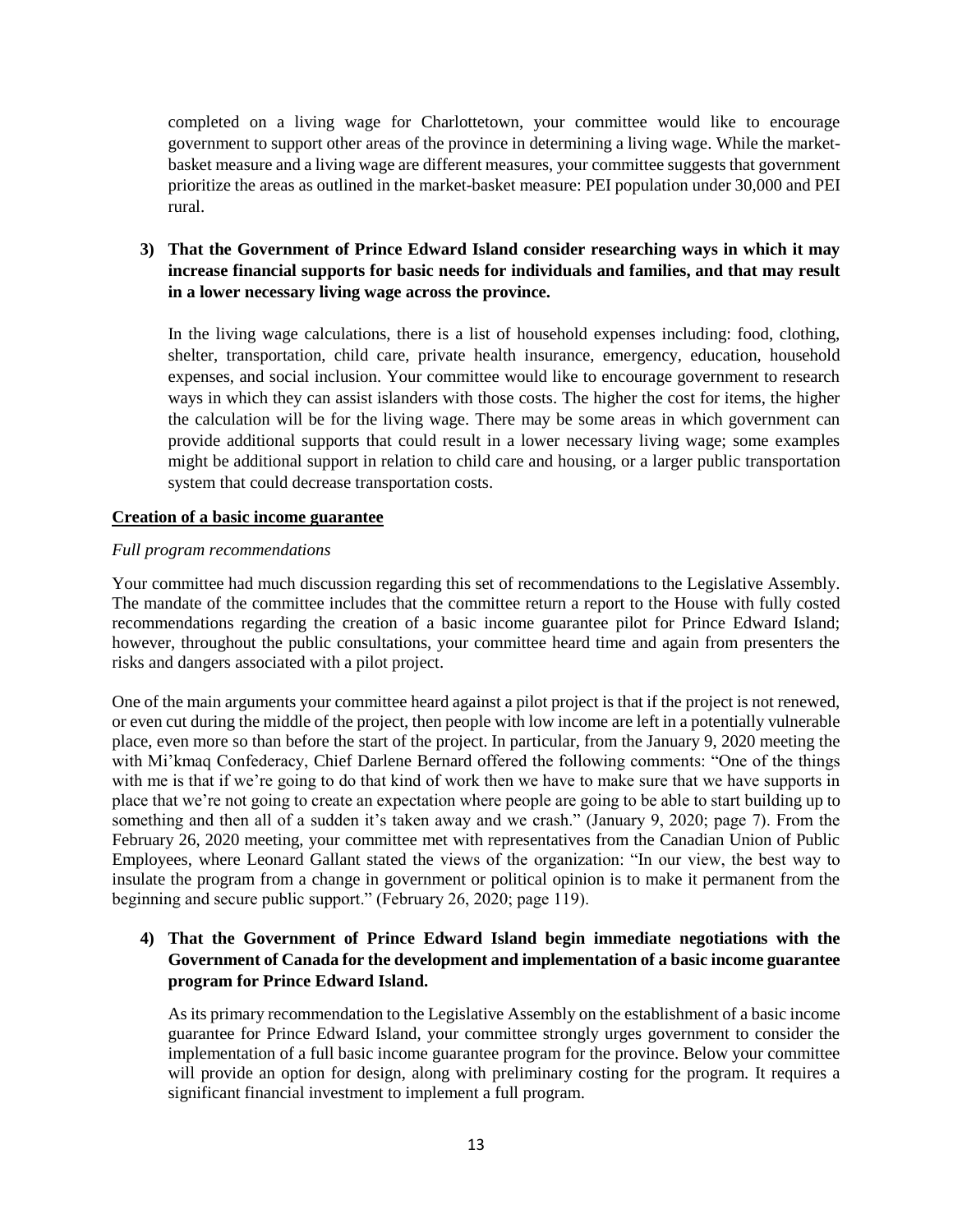Your committee is urging government to begin negotiations with the federal government to establish a partnership to cost-share the establishment of a full basic income guarantee program. Almost immediately into the committee's public consultations, your committee heard from many groups and individuals that a partnership between the provincial and federal governments should be considered. At its first public meeting on September 19, 2019, your committee met with representatives from the PEI Working Group for a Liveable Income, and they noted collaboration is essential for a meaningful project, and that further considerations are necessary to ensure the continuation of federal benefits; for example, the current Canada Child Benefit for children needs to be integrated into any system offered to support adults. They also made a note in regards to a potential a partnership with the federal government where Prince Edward Island as a whole could act as the pilot for a Canada wide program. On October 3, 2019, former Senator, the Honourable Hugh Segal also suggested that if there is a willingness for collaboration with the federal government, Prince Edward Island could be a potential test site for a Canada-wide pilot project.

# **5) That the Government of Prince Edward Island begin immediate negotiations with the Government of Canada to ensure that all federal transfer payments that support provincially funded services and programs remain in place, regardless of any initiatives on a basic income guarantee that are implemented by the Government of Prince Edward Island.**

Your committee recommends that, as part of negotiations that need to occur between the two levels of government, the Government of Prince Edward Island advocate for the continuation of federal transfer payments, which support a variety of provincially funded programs.

**6) That the Government of Prince Edward Island considers the following design for the implementation of a Basic Income Guarantee Program: where the guarantee is a fixed percentage of the most current market-basket measure threshold, and that the guarantee is fixed at a minimum 85% of the threshold with a 50% benefit reduction rate (BRR), and that the program is available to all adults residents of the province, aged 18 years and above and includes seniors.** 

Regarding the design of the program, your committee contracted Mr. Harvey Stevens to assist with design and costing of the modelling for a full basic income guarantee program. Mr. Stevens is a Canadian expert in the field of basic income guarantees. Appendix A outlines Mr. Stevens' biography and the program used to do the cost-modelling for the committee.

As indicated, your committee is suggesting that government consider establishing a guarantee that is a fix percentage of the market-basket measure threshold. As there are currently three regions in Prince Edward Island with unique market-basket measures, the modeling utilizes the weighted average of the three market-basket measures for a family of 4 for 2019 at \$42,963, a single adult at \$21,481 and a 2 person family at \$30,379. If the Guarantee is set at least at 85% of these marketbasket measure thresholds, it dominates the current total social assistance rates of single persons and families on provincial social assistance and senior singles and couples solely reliant on Old Age Security and Guaranteed Income Supplement (OAS and GIS). With the guarantee set at 85% of the weighted market-basket measure threshold, a provincial basic income guarantee can replace social assistance; and, the income received by seniors from OAS and GIS can be clawed back dollar for dollar and leave them as well off.

As for families with children under 18, the 2020 value of the Canada Child Benefit almost makes up the difference in the market-basket measure thresholds between families of 2 to 6 persons. Thus,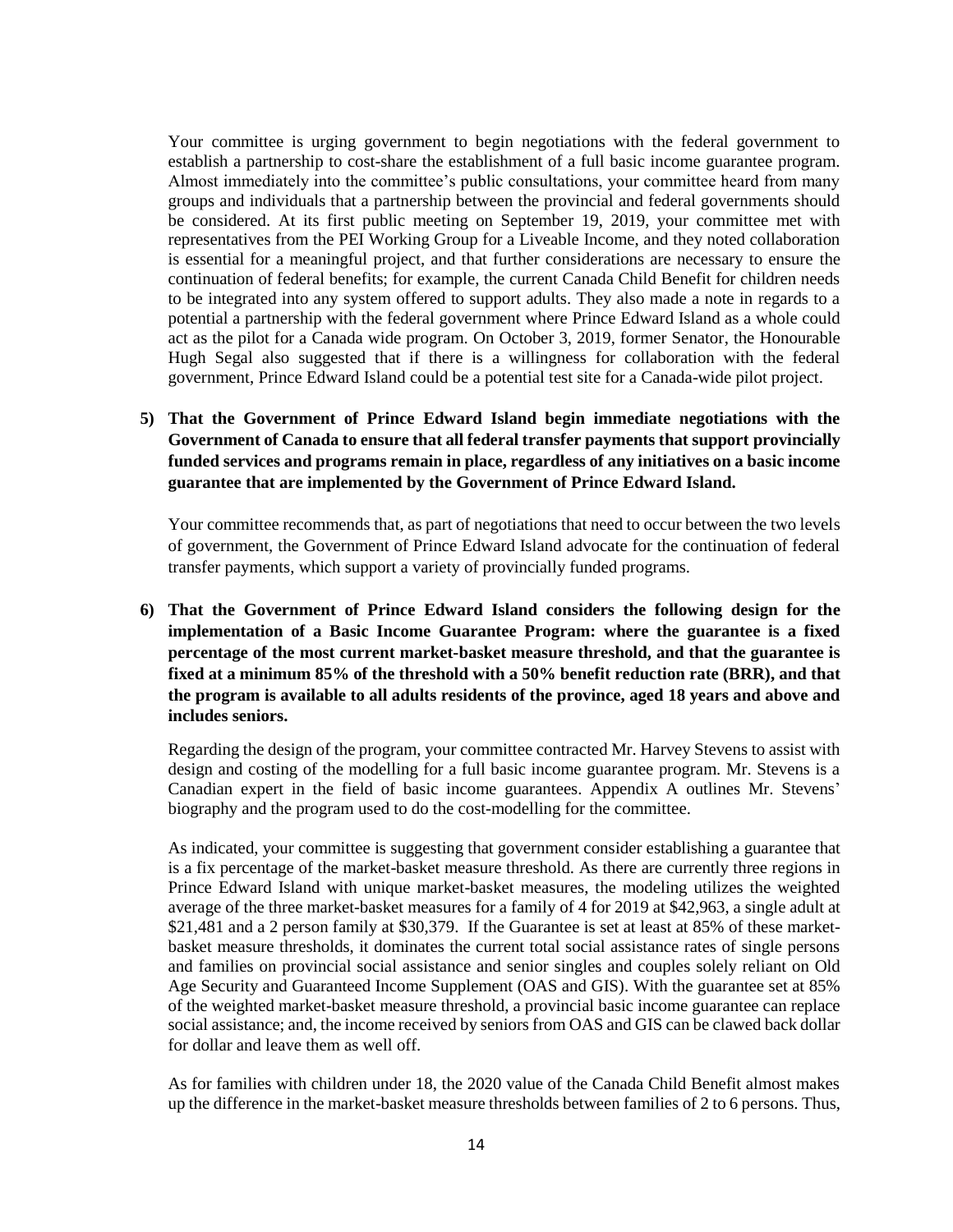the presence of the Canada Child Benefit eliminates the need to index the guarantee by family size beyond the two person family.

For the full basic income guarantee program, a benefit reduction rate (BRR) of 50% is used to calculate the net value of the basic income guarantee. This is the rate at which a recipient's benefit is reduced as earned income is received.

Accordingly, with this approach to setting the guarantee, the design of the PEI basic income guarantee is based on the following specifications:

- The guarantee for a single adult is set at 85% of the MBM threshold for a single adult (\$18,260)
- $\bullet$  The guarantee for a two person family is 1.41 (square root of 2) times the single guarantee (\$25,747)
- The guarantee is calculated based on income earned the previous year, and indicated on previous year's tax returns
- The guarantee for larger size families with children under 18 is set at the level of the two person guarantee
- For non-seniors, social assistance is eliminated and replaced by the basic income guarantee
- For seniors, the guarantee is reduced dollar for dollar against OAS, GIS and spouse allowance benefits

Estimated cost of the program:

With the proposed program design, there would be approximately 50,238 eligible recipients to participate in the program, which is 39.3% of the population. The estimated gross cost of the program is: \$318.548 million, and an estimated net cost of \$259.928 million with total estimated savings of \$58.62 million [\$45.06 million from Social Assistance (2018/2019 budget forecast) and \$13.56 million from elimination of the low income tax credit (2018/2019 estimate)].

For clarity, the estimated cost includes only the cost of the actual guarantee given to recipients, and does not include any additional administrative costs associated with the establishment and execution of the program, as those design pieces are to be determined.

The following table presents the impact on the rate and depth of poverty:

| <b>Family Type</b>                           | Pre-BIG         | <b>50% BRR</b>       |
|----------------------------------------------|-----------------|----------------------|
|                                              | <b>MBM Rate</b> | <b>Post-BIG Rate</b> |
| Single, Non-Elderly                          | 16.0%           | 0.8%                 |
| Single, Elderly                              | 8.2%            | 5.4%                 |
| Childless Couple, Non-Elderly                | 5.2%            | 2.2%                 |
| Childless Couple, Elderly                    | $0.2\%$         | 0.1%                 |
| <b>Single Parent</b>                         | 21.4%           | 0.0%                 |
| Two Parent                                   | 3.6%            | 2.1%                 |
| Poverty Rate - All Families                  | 7.4%            | 1.7%                 |
| Depth of Poverty – All Families <sup>1</sup> | 26.8%           | 22.3%                |

Note: <sup>1</sup> Depth is the percent family income is below the MBM threshold, measured as the percent of the MBM threshold.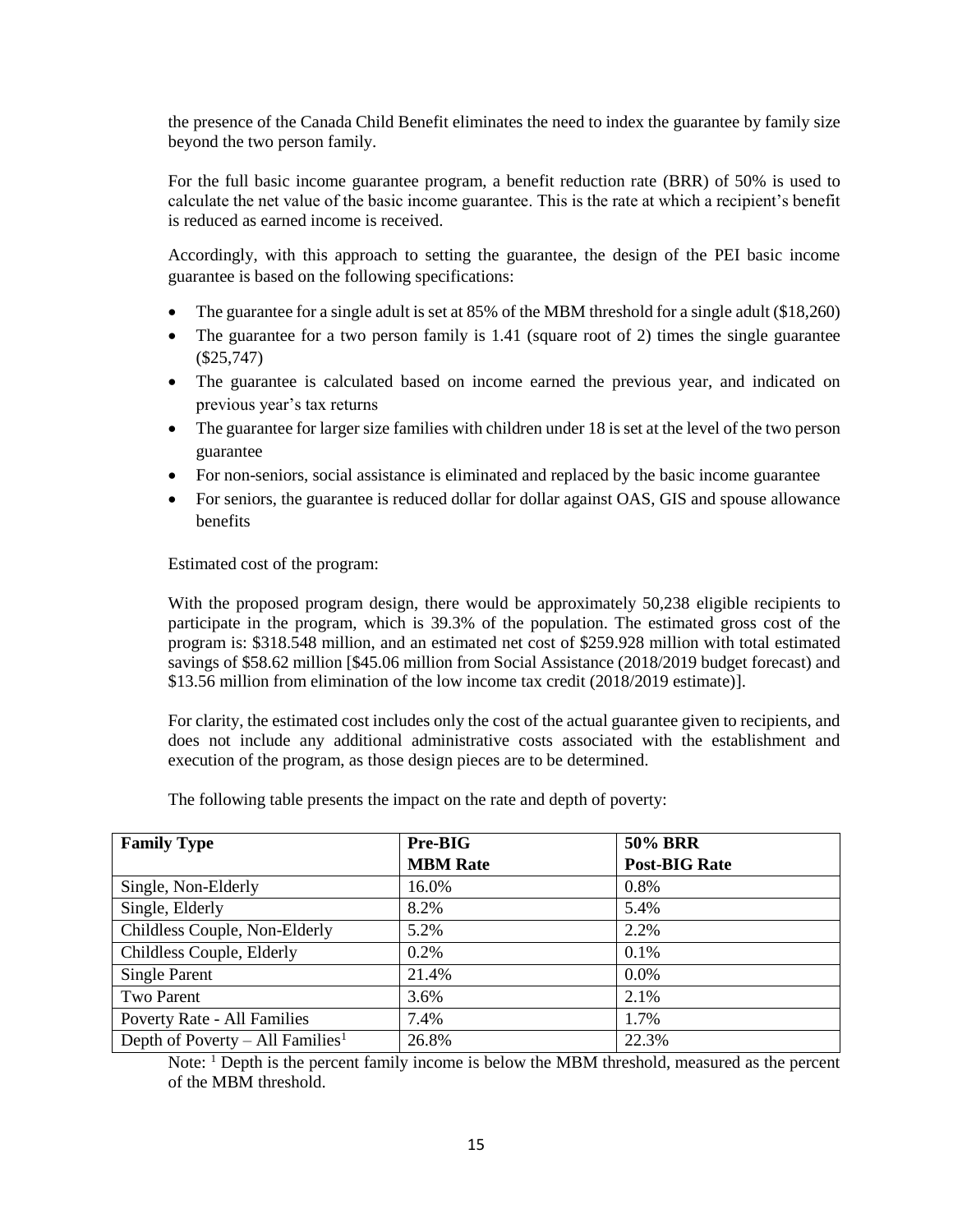With recommending this design method, your committee notes that the overall goal is that social assistance is replaced by the basic income guarantee program which is in the spirit of the first guiding principle for a basic income guarantee for the Special Committee on Poverty in PEI (that the program be universal and unconditional, only subject to income). While your committee is ultimately recommending that social assistance eventually be replaced by a basic income guarantee, (and that the guarantee is based on tax returns for the previous year), it is important to maintain a program that can be responsive on the short term changes in income.

At this time, your committee is not prepared to model the various costs associated with changing the fix percentage for the guarantee, or the various ways the benefit reduction rate and design of how income earned is clawed back may be designed. There may be a variety of ways that these provisions can be designed that would be of the most benefit to Islanders. For example, Government should consider adjusting the proposed model to allow individuals to earn a certain amount without claw back before the 50% reduction rate is initiated. At this time, your committee is pleased to offer the above as a base design recommendation, which has a significant impact on the rate of poverty in the province.

**7) That the Government of Prince Edward Island, with the implementation of a full basic income guarantee program, ultimately eliminates social assistance; however, commits to maintaining all other social programs and services that support people with low income, regardless of the implementation of any basic income guarantee in the province.** 

With regards to the last recommendation in this section, your committee notes that there are many programs that are available to provide support to current recipients of social assistance. The following list includes, but is not limited to, some of the additional programs that are available and need to continue to support islanders:

- Utilities costs
- Transition to employment allowance
- Pregnancy food allowance
- Special diet allowance
- Prescription drugs through the social assistance drug program
- Financial assistance to residents of licensed community care facilities
- School allowance
- Personal comfort allowance
- Hearing aids for social assistance clients
- Special needs expenses including: funeral expenses, optical care, dental benefits, medical supplies, home repairs/maintenance, furniture and essential appliances, ambulances and medical transportation, and food care
- AccessAbility
- Child care subsidy program

In the spirit of the fourth guiding principle for a basic income guarantee for the Special Committee on Poverty in PEI, your committee urges government to maintain these programs.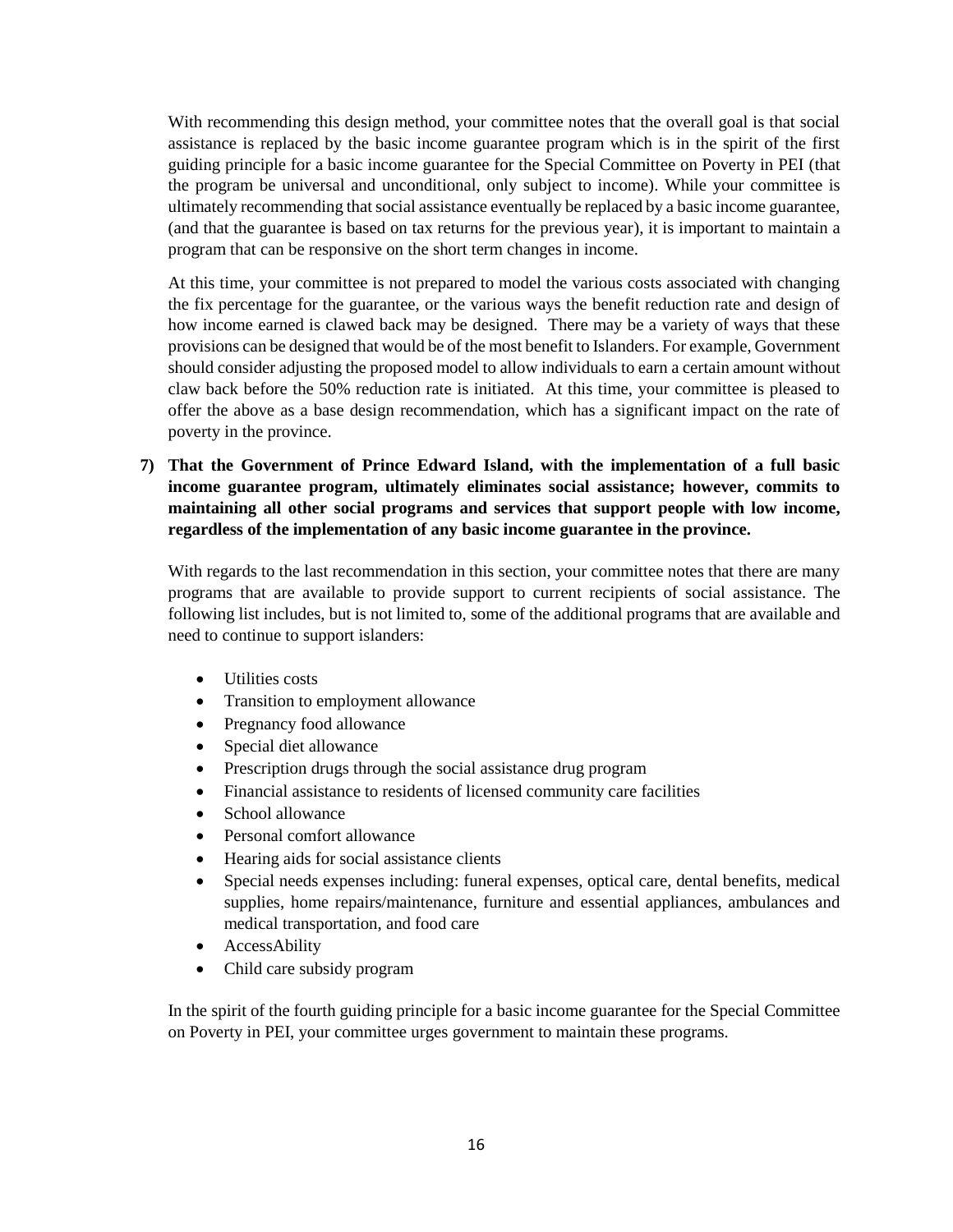#### *Pilot recommendations*

Your committee had lengthy discussions with regards to establishing recommendations relating to a pilot for Prince Edward Island. During its meetings with various experts, community groups and individuals, it is clear that the implementation of a pilot project can be risky. The risk stems from the fact that pilot programs are less permanent than a fully implemented program. Your committee heard from multiple groups the devastation caused by the early cancellation of the Ontario Basic Income Guarantee pilot project.

Your committee met with the Hamilton Roundtable for Poverty Reduction on February 18, 2020, who shared their experience with the Ontario Basic Income Guarantee pilot project. This program was proposed as a three year pilot; however the pilot was cancelled mid-way through, following a change in government administration in Ontario. Your committee heard from Laura Cattari, who was a participant in the Ontario pilot. She said the following on the impact of the pilot and its cancellation: "All of a sudden I had this hope for three years that I could get my life settled and bring myself to a place where I wouldn't live in fear. The cancellation for myself and many in the community I had the opportunity to speak to after the cancellation – not only did the fears return, which is easy to understand, but to be offered hope and then to subsequently take away hope is devastating" (February 18, 2020; page 81).

In offering the following recommendations to the Legislative Assembly, your committee wishes to strongly reiterate that if a pilot program is implemented, there needs to be a solid commitment from government that it will continue until the pilot is concluded.

# **8) That in the event that the federal government is not supportive of a full program, the Government of Prince Edward Island initiate the development and implementation of a Basic Income Guarantee Pilot for Prince Edward Island.**

In the event that a partnership between the federal and provincial governments is not possible, Prince Edward Island should still move forward with the implementation of a basic income guarantee pilot. The cost of a pilot would be significantly lower than a full program, and the pilot can be designed in a way that would collect the appropriate data that could indicate to government potential cost savings in the areas of health, education and justice.

Your committee also would like to state that it believes it is important for government to continue consulting with those who have lived experience of poverty through its process to initiate a basic income guarantee pilot.

**9) That the Government of Prince Edward Island considers the following design for the implementation of a Basic Income Guarantee Pilot: where the guarantee is a fixed percentage of the most current market-basket measure threshold, and that the guarantee is fixed at a minimum 85% of the threshold with a 50% benefit reduction rate, and that the program is available to all adults residents of the province, aged 18 years and above and includes seniors.**

Regarding the design of the program, your committee contracted Mr. Harvey Stevens to assist with design and costing of the modelling for a full basic income guarantee program. Mr. Stevens is a Canadian expert in the field of basic income guarantees. Appendix A outlines Mr. Stevens' biography and the program used to do the cost-modelling for the committee.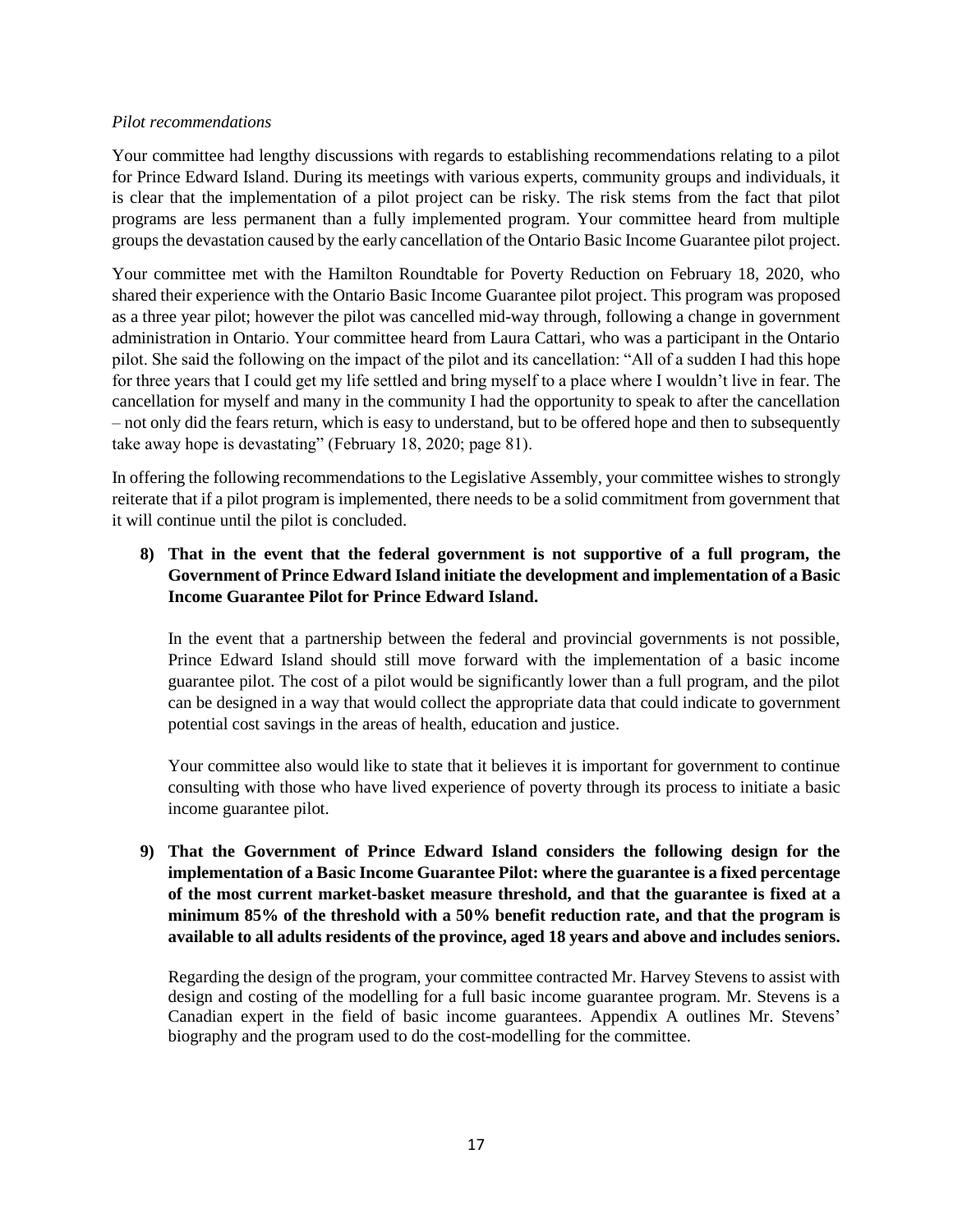To note, your committee is recommending that if government determines it will proceed with a pilot, that it is designed similar to the full program design, including a benefit reduction rate of 50%.

In designing a pilot for a basic income guarantee, there are a number of decisions that have to be taken, including the number of participants to enroll, how to enroll them and calculate the net benefits, the length of time to offer the benefits, how to monitor the responses to receipt of the basic income guarantee benefit and how to analyze and report on the impacts of the pilot on the recipients. Each of these topics is addressed in further recommendations.

Estimated cost of the program:

With the proposed pilot design, if a sample size of recipients of at least 3,073 and as many as 4,176 is implemented, the estimated gross costs of the program is between: \$19.486 million and \$26.489 million. There are no projected estimated savings with the pilot project costing, as supports like social assistance and the low income tax credit would remain in place for the duration of a pilot.

For clarity, the estimated cost includes only the cost of the actual guarantee given to recipients, and does not include any additional administrative costs associated with the establishment and execution of the pilot, as those design pieces are to be determined.

## **10) That the Government of Prince Edward Island enroll a minimum of 3,000 recipients in a pilot project to allow for statistically significant sample size.**

Depending on a variety of variables to be determined by government, a required sample size should vary between 3,000 and 4,200 recipients.

# **11) That the Government of Prince Edward Island use a selection process for the pilot that is randomized based on tax returns on the previous year, where participants are automatically defined as eligible or not eligible.**

The proposed basic income guarantee pilot features the use of the Canadian Revenue Agency tax platform for calculating the basic income guarantee net benefits payable to eligible recipients, based on the previous year's tax return. Based on their tax return, adults would automatically be defined as eligible or not eligible; no personal enrolment would be required.

Although the recipients could be selected and automatically enrolled in the pilot by government, your committee recommends that participants should be pre-notified by government to explain the program, how it works and the benefits the recipient could receive and be given the option of opting out. In addition, the pre-notification would ask for the informed consent of participants to have their health and other selected administrative data shared with the administrative unit within the department that operates the pilot project. This would enable an analysis of the impact of the pilot on the level of consumption of other key publicly funded services.

The key to selecting recipients to enroll in the pilot is to use random assignment. This ensures that all other factors that could influence the desired outcomes of the pilot is controlled for. Your committee would recommend against the community-level selection of participants that was used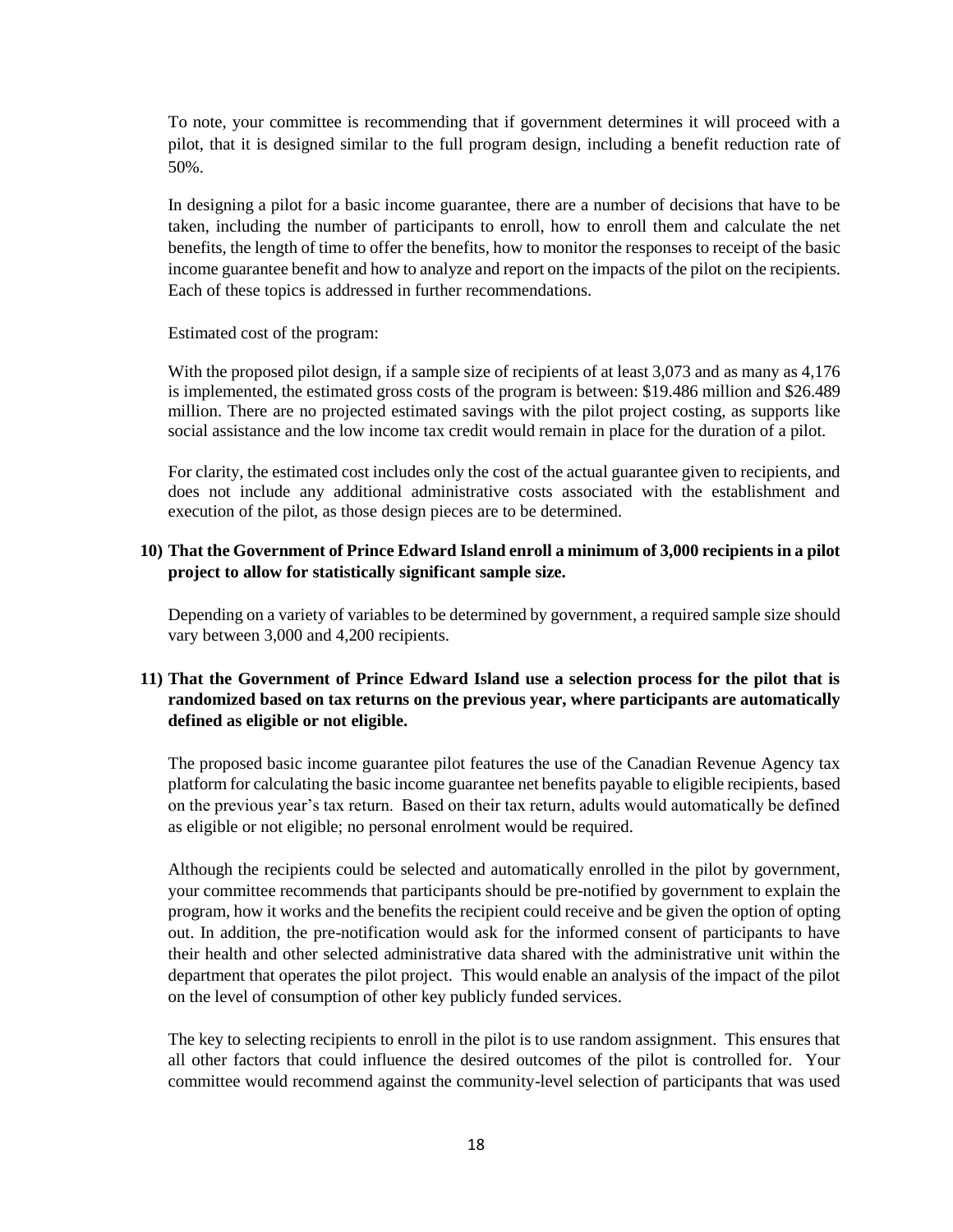during the Ontario Basic Income Guarantee Pilot. Such non-random selection of participants could compromise the analysis of the impact of the pilot.

Of those eligible recipients not randomly selected for the pilot, an equal sized comparison group should be randomly selected from the pool and their performance tracked as well. Only with a comparison group can the analysis determine the net impact of the pilot on the key outcomes being tracked.

# **12) That the Government of Prince Edward Island administer the proposed pilot for at least 3 years and that an arms-length, third-party agency is entrusted with the responsibility of monitoring, measuring and evaluating the pilot project.**

Your committee is recommending that government administer the pilot like it would the program. A cost effective approach to managing the pilot is to have a special unit with the Department of Finance run the analysis of the tax files to identify eligible recipients, randomly select those to be enrolled in the pilot, calculate and pay out the benefits to those who consent to participate and manage the collection and matching of health and other administrative records with the taxation data, with due regard to ensuring data protection and privacy.

Three years is the standard length of time to operate a pilot program, and as such, your committee is recommending that the pilot run for at least that length of time. Your committee also suggests that while the pilot may run for multiple years, that annual analyses should be undertaken on a yearly basis to distill pertinent information in a timely manner.

For purposes of objectivity, your committee recommends it would be preferred to contract an armslength, third-party agency to undertake the analysis of the data and preparation of a report, which is in the spirit of the seventh guiding principle for a basic income guarantee for the Special Committee on Poverty in PEI. The agency would be given an anonymized data set stripped of any personal identifying information. It would contain records of both the program participants and the comparison group. Such an agency could also be tasked with undertaking surveys of the program and comparison group participants to assess other outcomes that cannot be measured by administrative records such as life satisfaction, involvement in educational/occupational upgrading, changes in physical and mental health status, or other qualitative data.

#### *Overall recommendations (full program or pilot)*

This last set of recommendations has the potential to apply in both instances of government moving forward with a full program with the support of the federal government or a preliminary pilot program for the province.

**13) That the Government of Prince Edward Island begin a legislative scan of all Prince Edward Island statutes that may require amendments to ensure that a basic income guarantee program or pilot can be successful, including changes to statutes that may be necessary in order to ensure accurate collection of data is possible to measure the success of the program or pilot.**

Your committee recognizes that there may be a variety of legislative changes that will be required to legislation for a successful program or pilot. Your committee would like to encourage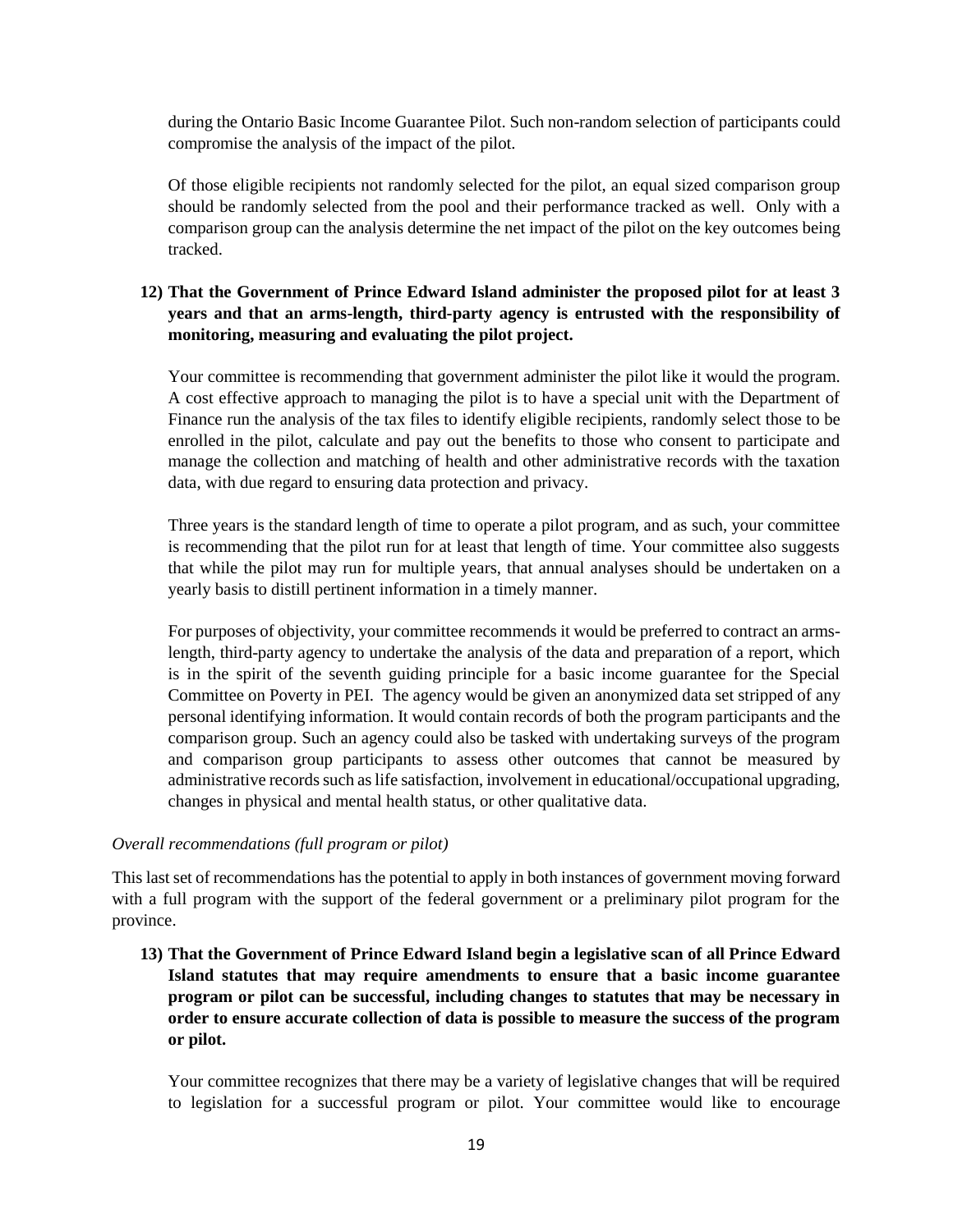government to commence a cross-departmental legislative scan to ensure that a program or pilot is ready to proceed as soon as possible.

# **14) That the Government of Prince Edward Island implement additional promotion and supports to encourage and aid islanders in filing income tax returns and to apply and update Health cards to ensure their participation in the program or pilot.**

To determine eligibility for the program or pilot, your committee is suggesting that it be based on the potential recipients' tax returns to determine if adults are eligible or not eligible for the benefit (similar to the manner in which GST credit is assessed and distributed).

Additionally, with regards to the pilot program, since one of the aims of the pilot program is to establish cost savings in other areas of government programs, your committee encourages government to provide support to those who need to apply or renew their health cards. As noted in the design of the pilot, government would need to seek recipients' informed consent to have their health and other selected administrative data shared with the administrative unit within the department that operates the pilot or program.

While this recommendation does not deal with the delivery of the program per se, it will help the program or pilot reach as many islanders as possible and for government to be able to collect the appropriate data to monitor and measure the success of the pilot.

### **15) That the Government of Prince Edward Island ensure cross-departmental data is collected to appropriately study the effects of the program or pilot.**

Currently, there seems to be a siloed approach to data collection among government departments. As such, your committee agrees it would be beneficial for government to ensure that data is collected from all applicable departments to appropriate study the effects of the program or pilot.

# **16) That the Government of Prince Edward Island adopt the Special Committee's "Guiding Principles for a Basic Income Guarantee for Prince Edward Island" as the basis of their work in relation to any program or pilot that is implemented in the province.**

In its interim report in July 2020, the Special Committee on Poverty in PEI presented guiding principles for a Basic Income Guarantee, which have formed the basis of the committee's recommendations relating to a basic income guarantee for Prince Edward Island. Your committee supports the continuation of these guiding principles as the basis of the Government of Prince Edward Island's continuing work relating to a basic income guarantee for the province.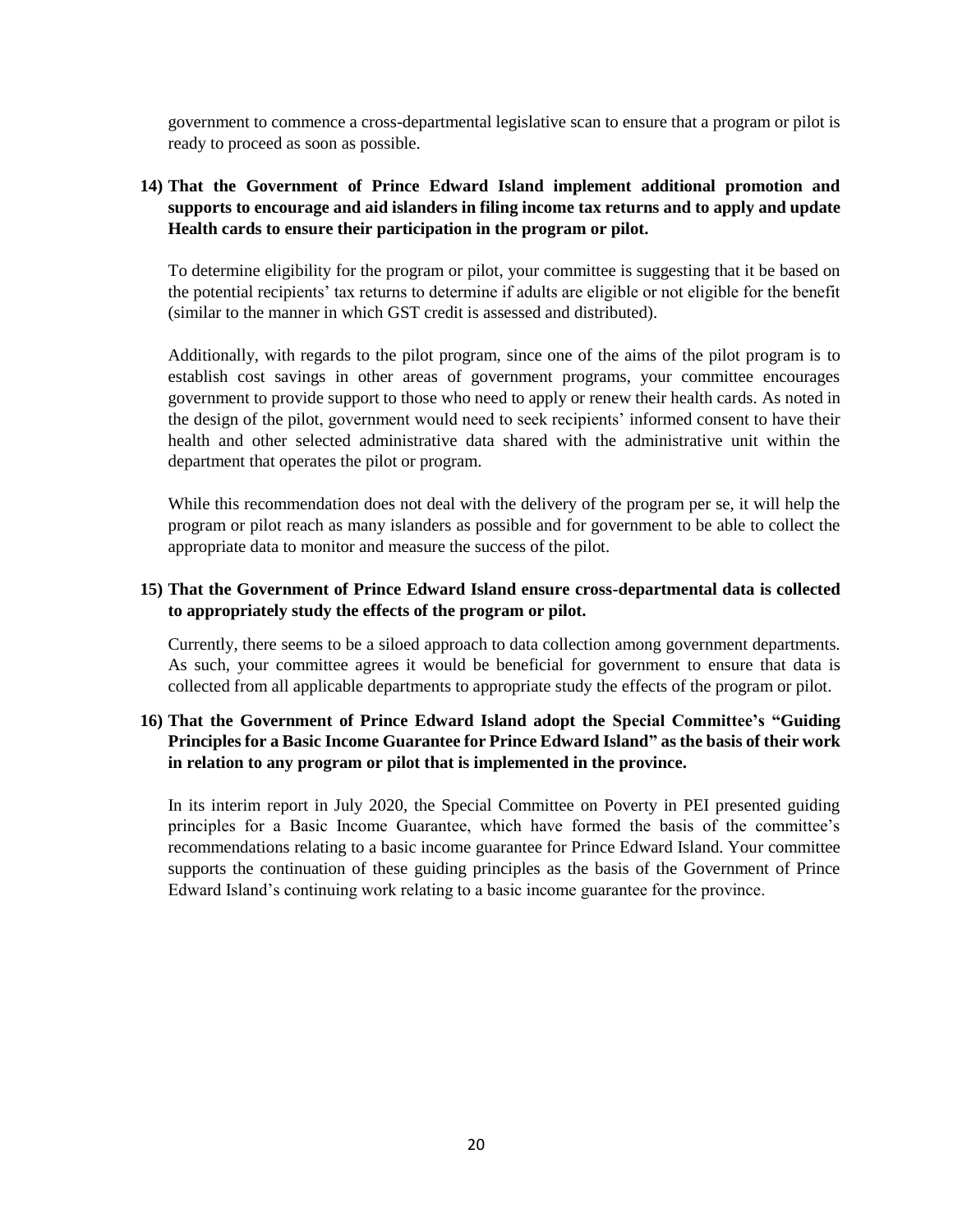# Guiding Principles for a Basic Income Guarantee for Prince Edward Island

- 1) A basic income guarantee should be universal and unconditional to all adult residents (Prince Edward Island residency of at least one year), subject to income, but regardless of work status, relationship status, or age.
- 2) A basic income guarantee should be available to all adult residents, age 18 and above, and include seniors.
- 3) A basic income guarantee should recognize that not all people have the same basic needs. Any program implemented should be sufficient to provide for people's basic needs with dignity and self-determination. Sufficient needs includes, but may not be limited to: housing, transportation, food, medicine, learning opportunities, childcare and eldercare, participation in community and emergencies.
- 4) A basic income guarantee should transform some social programs and services, such as income support. It is believed that many social programs and service should be maintained, including disability supports. It should be recognized that many will need more supports in addition to a basic income guarantee, including support programs for needs that money cannot fill.
- 5) A basic income guarantee should be administered through the income tax system, and respond to people's changing income levels in a timely matter, meaning that the system can adjust to fluctuations in income throughout the year. At such a time where the basic income guarantee is reduced, any reductions in the basic income guarantee should occur gradually. Calculations of a basic income guarantee should be made based on income, and should not include assets held by individuals.
- 6) A basic income guarantee should be evidence-based, and that appropriate lenses are applied to ensure the program is equitable for all people (such lenses include but may not be limited to: gender, diversity, age, ability, mental health, class, culture, language and literacy, sexuality and gender identity and geography).
- 7) A basic income guarantee should include the establishment of an arms-length third-party agency that would be responsible to monitor, measure and evaluate the basic income guarantee program.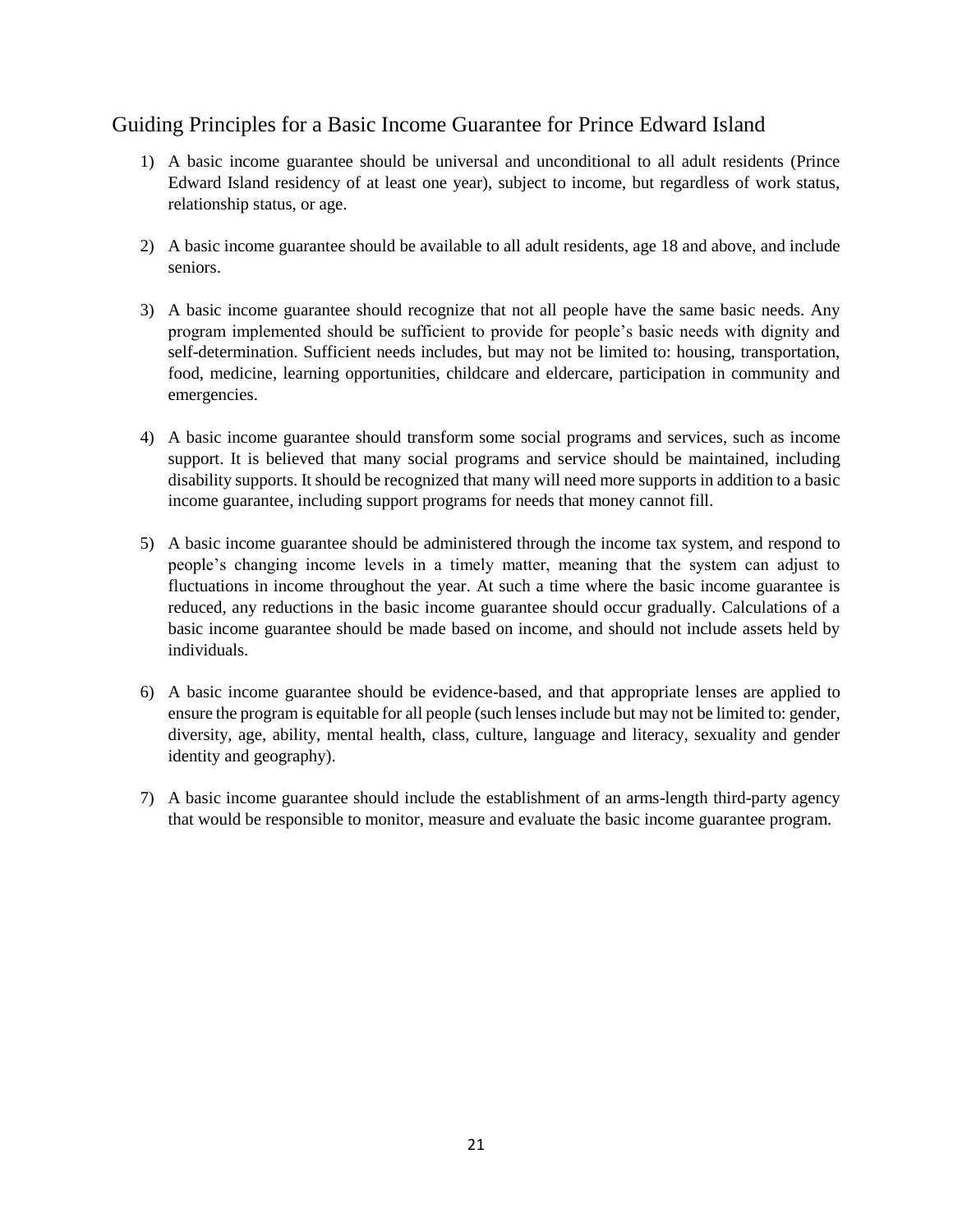# Conclusion

Now, it is time for the committee to hand over what it has learned to the Government of Prince Edward Island. As the government of the province, they are in the position to now make decisions on these matters. Government is responsible for the development and administration of government programs. The committee thanks them in advance for their careful consideration of the recommendations as proposed by the committee.

The Special Committee on Poverty in PEI has consulted with individuals, community groups, government officials and subject-matter experts to develop these recommendations on measures of poverty, a living wage and a basic income guarantee. The committee recognizes the vulnerability of Prince Edward Islander's living in poverty and the significance these recommendation will have on future generations of Islanders. The Special Committee on Poverty would like to thank all the witnesses who took the time to speak with the committee on matters of poverty in the province and were vital to the development of the committee's recommendations. They have made this report possible.

This report effectively concludes the work of the Special Committee on Poverty in PEI.